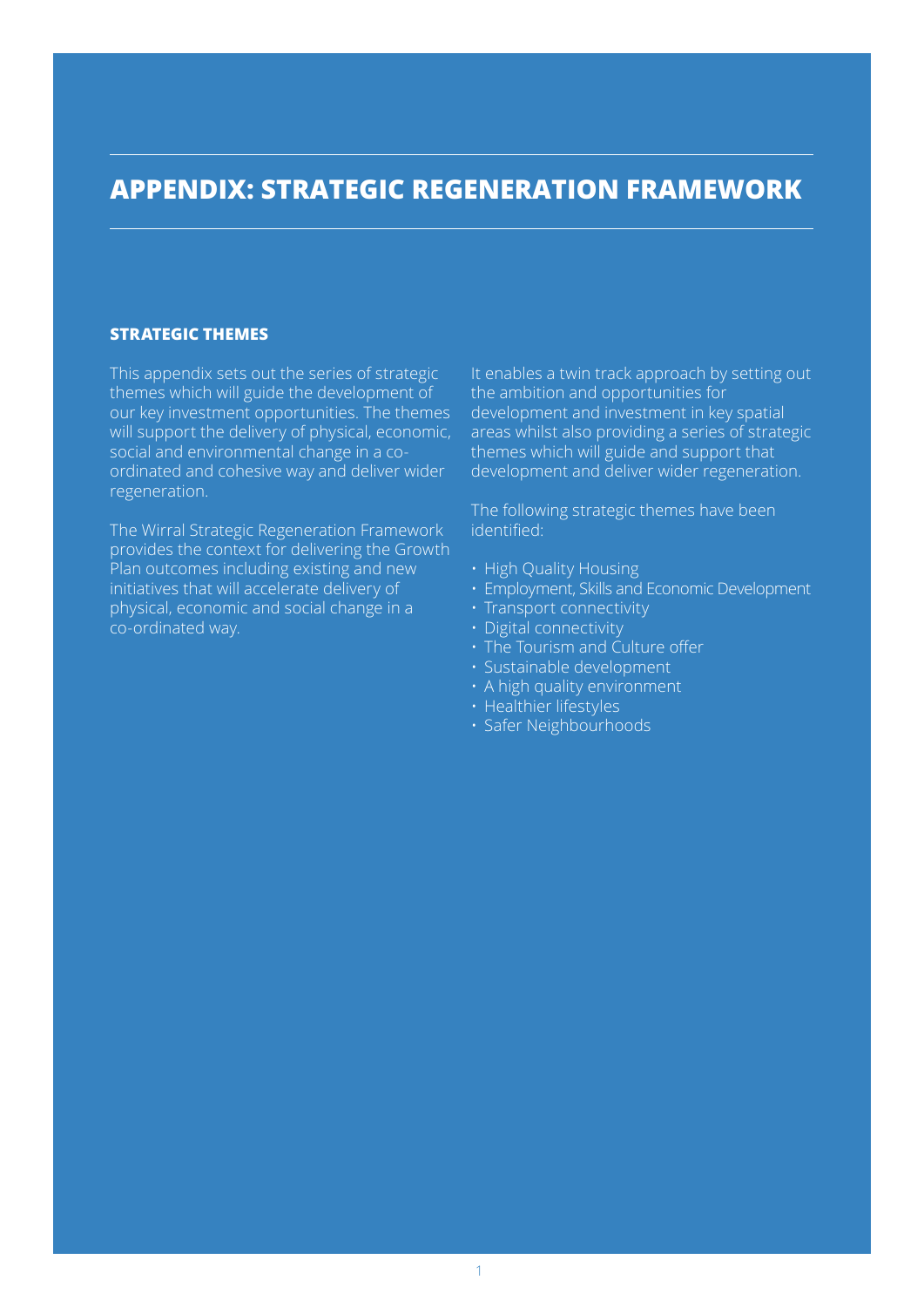# **High Quality Housing**

#### **INTRODUCTION**

Access to good quality housing is a crucial component of strong and sustainable communities and maintaining and developing sustainable housing markets is at the heart of the SRF. The framework also seeks to maintain, and where appropriate, increase levels of choice in the market whilst protecting the character of our successful neighbourhoods.

Ensuring that Wirral has a sufficient range of high quality housing via new build and the existing stock together with a wide choice of housing tenure is a fundamental factor in delivering place shaping and our ambitions for growth and regeneration. Wirral's draft Core Strategy's spatial vision recognises that the focus of new development and investment will be on improving and regenerating the Borough's existing urban areas. This includes ensuring that the housing market offer within the East of the Borough competes on a more equal footing with outlying residential areas. Wirral is a borough of sharp contrasts, with many affluent and attractive residential areas alongside areas of high deprivation and the SRF reflects the Wirral Plan in providing a framework through which this gap can be closed.

As part of the Combined Authority, work is taking place to deliver the LCR Strategic Housing Employment and Land Market Assessment and this, together with ambitious One Public Estate activity, will provide further opportunities for site acquisition and development as well as options for delivery models that will ensure that our assets are aligned to our economic and housing growth plans.

#### **Key Issues**

The draft Core Strategy recognises that to meet national policy requirements there is a requirement for significantly more homes to be built over the next five years than have been built during the last decade. This is in part due to previous regeneration programmes, such as Housing Market Renewal, which saw a high level of demolitions as well as improvements to social housing stock taking place.

As a result Wirral's Housing Strategy published in July 2016 reflects the need to build more homes to meet our economic growth ambitions and sets a target of 3,500 new homes by 2020, with 1,000 of these being at Wirral Waters. New housing will need to reflect a range of housing types and tenures so that it integrates into the existing communities whilst also reflecting the need for more family homes, single person accommodation and extra care facilities for Wirral's ageing population. This is supported by Wirral's Housing Market Assessment.

A number of sites have been identified for new housing development and a wider review of potential development options is currently under way to support the delivery of these new homes. This includes sites within our four key spatial focus areas where it is recognised that a significant residential population is highly important for the successful functioning of town centres and in particular the sub regional centre of Birkenhead. Within Birkenhead our aim is to provide more homes for families, workers and students to establish a high value market for retail, restaurants and entertainment and contribute to the general level of activity within the town centre. The challenge is to increase market confidence in the town centre for the provision of a wide range of housing types.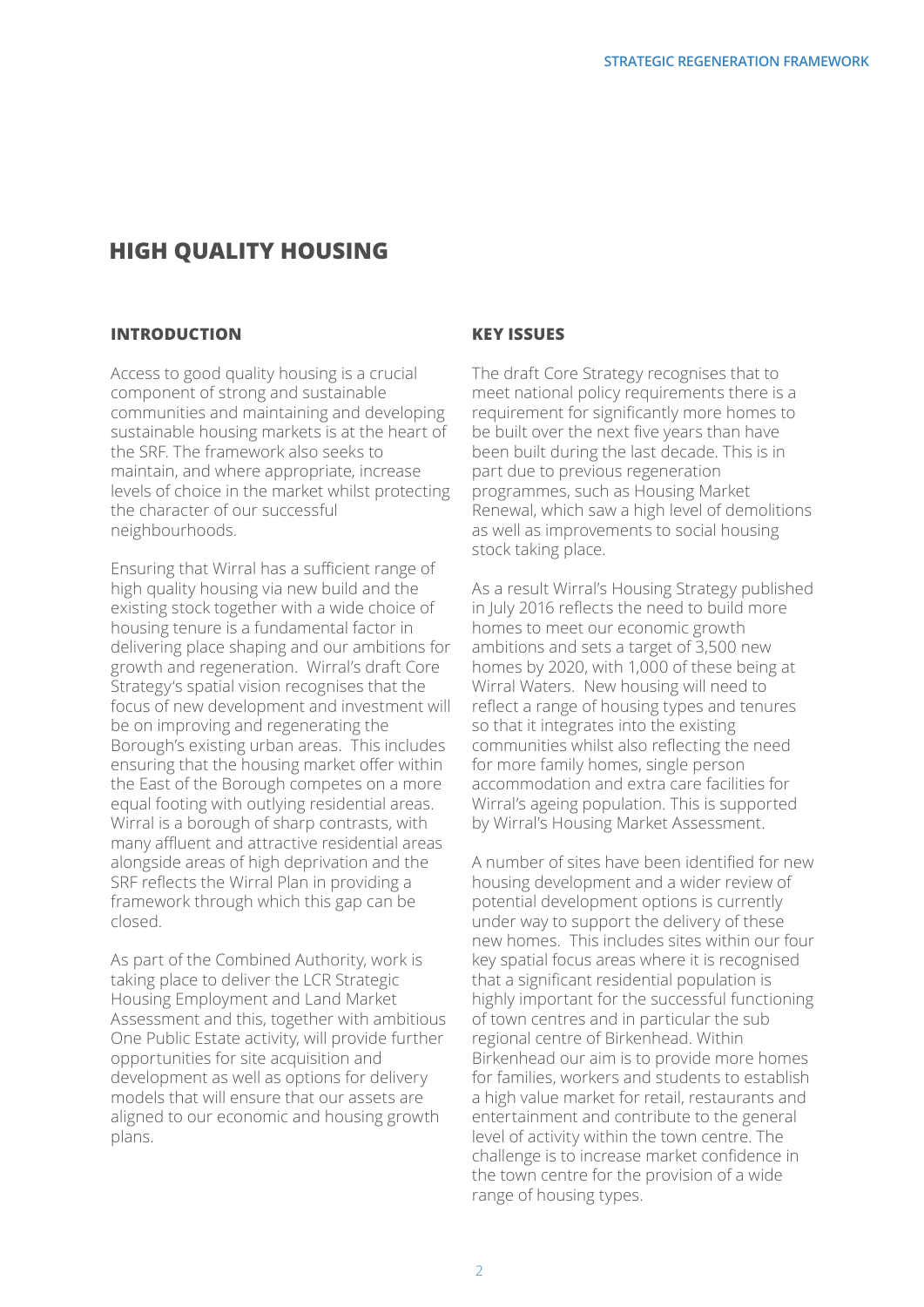#### **Wirral's Housing Strategy**

Our **Housing Strategy** has been informed by ongoing consultation with key partners, residents and stakeholders and is based on a strong evidence base. The priorities to be achieved through this strategy and associated plans are:

- Building more homes to meet our economic growth ambitions
- Improving the quality of housing available to our residents
- Meeting the housing and support needs of our most vulnerable people to enable them to live independently

#### **Actions**

We are establishing a dedicated housing growth team to support private sector and Registered Provider partners to accelerate development and we have reconvened Wirral's Strategic Housing Partnership.

Completion of our Employment Land Study, taken alongside our Housing Market Needs Assessment, will support the wider review of development sites to support the delivery of new homes within key sites across the borough.

We have secured Housing Zone status within the following areas – Wirral Waters, Rock Ferry, Moreton and Bromborough . These areas will be a focus for accelerated delivery of new homes, but there are other areas of opportunity and scale which will be delivered alongside our housing zone work.

New building in the borough will also be supported by key activities to improve the borough's private rented housing offer, creating a housing market that is flexible and of a quality to meet a variety of needs.

New homes and improvements to existing stock will support the provision of a high quality built and natural environment and reflect a distinct sense of place.

#### **Housing and the Environment**

- Residential sites supporting investment and regeneration
- Accelerated delivery of new homes to revitalise our town centres and waterfront opportunities
- Public realm improvements driving business growth and access to employment
- Using our parks, coast and open spaces for leisure, arts and tourism activities - Open Golf championship, Mersey River Festival of Light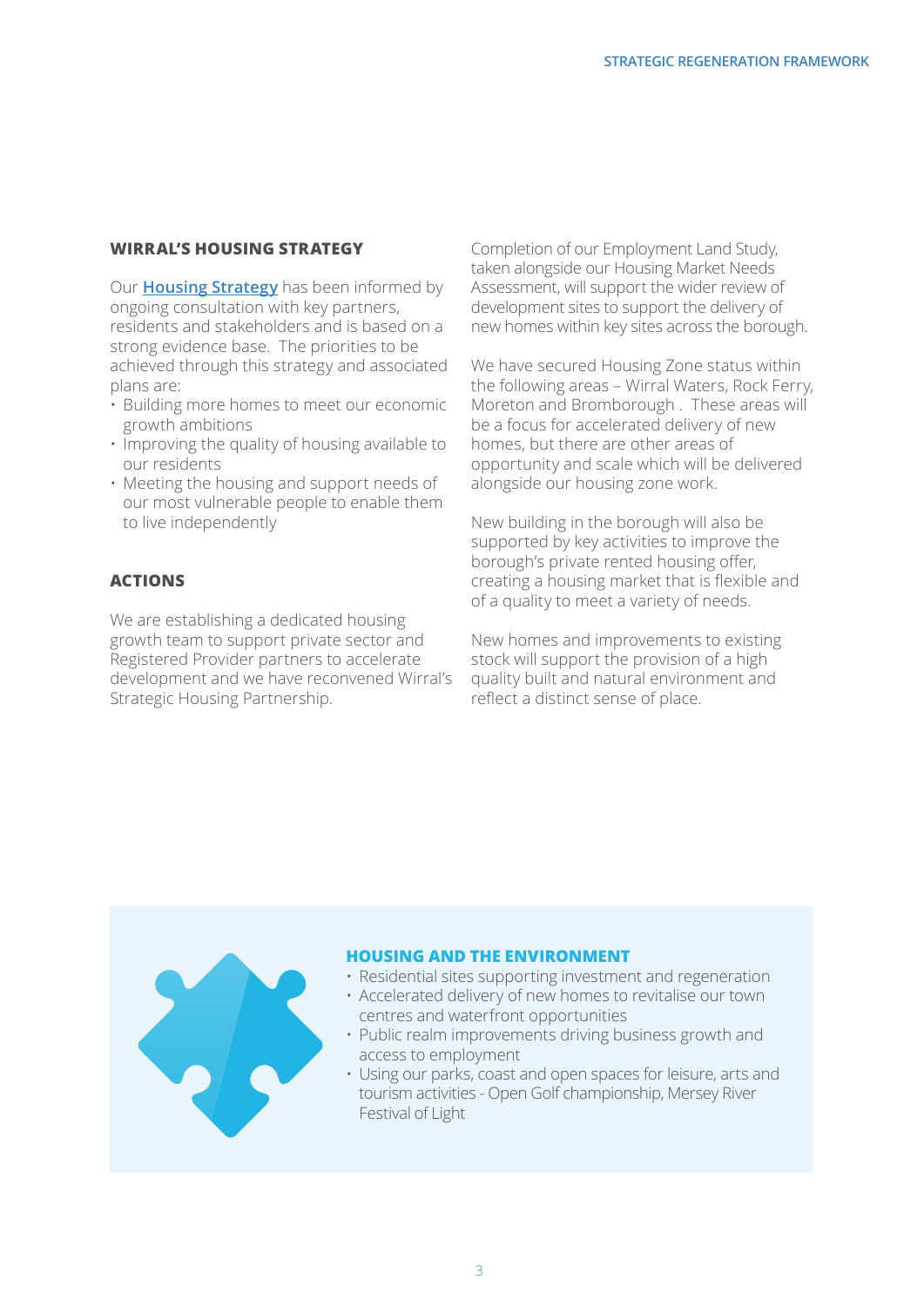# **EMPLOYMENT, SKILLS and economic development**

#### **INTRODUCTION**

The City Region's Growth Strategy recognises that the success of the area is intrinsically linked with its ability to attract and retain workers with the right skill sets to meet the current and future needs of business. As a result the Combined Authority through its Employment and Skills Board has created a Skills Commission to work with businesses, learners and education providers to oversee a Skills Strategy for commissioning our locally devolved Adult Skills budgets.

Wirral is already a growing economy - closing the productivity gap with the North West, and a proactive and responsive approach to local skills provision is a core component of the SRF. It is vital in attracting investment and supporting business growth, as well ensuring that local residents are able to benefit from that growth.

We are already seeing existing businesses expand and grow and we have completely redesigned our Business Support Service to bring in investment and commercial expertise. Delivered by Wirral Chamber of Commerce the service will provide a strong offer to businesses including support for start-ups, growth, sector networks, relocation and workforce development.

We have responded to opportunities by linking the LCR Skills for Growth Advisors with the Wirral Business Growth Hub Advisors in order to provide businesses with potential access to funding and bespoke advice on skills. In addition our strong inward investment offer is promoted through a city region approach to maximise its impact.

#### **Key Issues**

The council is committed to providing suitable employment locations across the borough to accommodate the needs of indigenous businesses and supporting inward investment to Wirral. A flexible supply of employment land is needed to meet the demands and economic and commercial challenges that the economy faces and the council is therefore reviewing its employment land supply to ensure that we have a fit for purpose supply, in the right locations.

An LCR wide Strategic Housing and Employment Land Market Assessment (SHELMA) will identify the future need for employment land, across the City Region and at district level based on the LEP's latest Growth Strategy projections. The Wirral Employment Land and Premises Study Update, which was commissioned in January 2017, will re-assess the adequacy of the Borough's existing supply of employment land and premises alongside the findings of the SHELMA. When it comes to allocations in a future site-specific Local Plan, priority will be given to sites that are 'market ready' for development, able to accommodate the priority sectors identified above and which provide employment and training for people in areas of greatest need.

Areas within Wirral such as the Wirral International Business Park and the adjoining A41 corridor already provide successful and growing employment locations with a broad range of accessible jobs. We are working with our partner Peel Holdings to bring forward sites within our Wirral Waters Enterprise Zone and see these areas as opportunities to enable our economically active workforce to increase.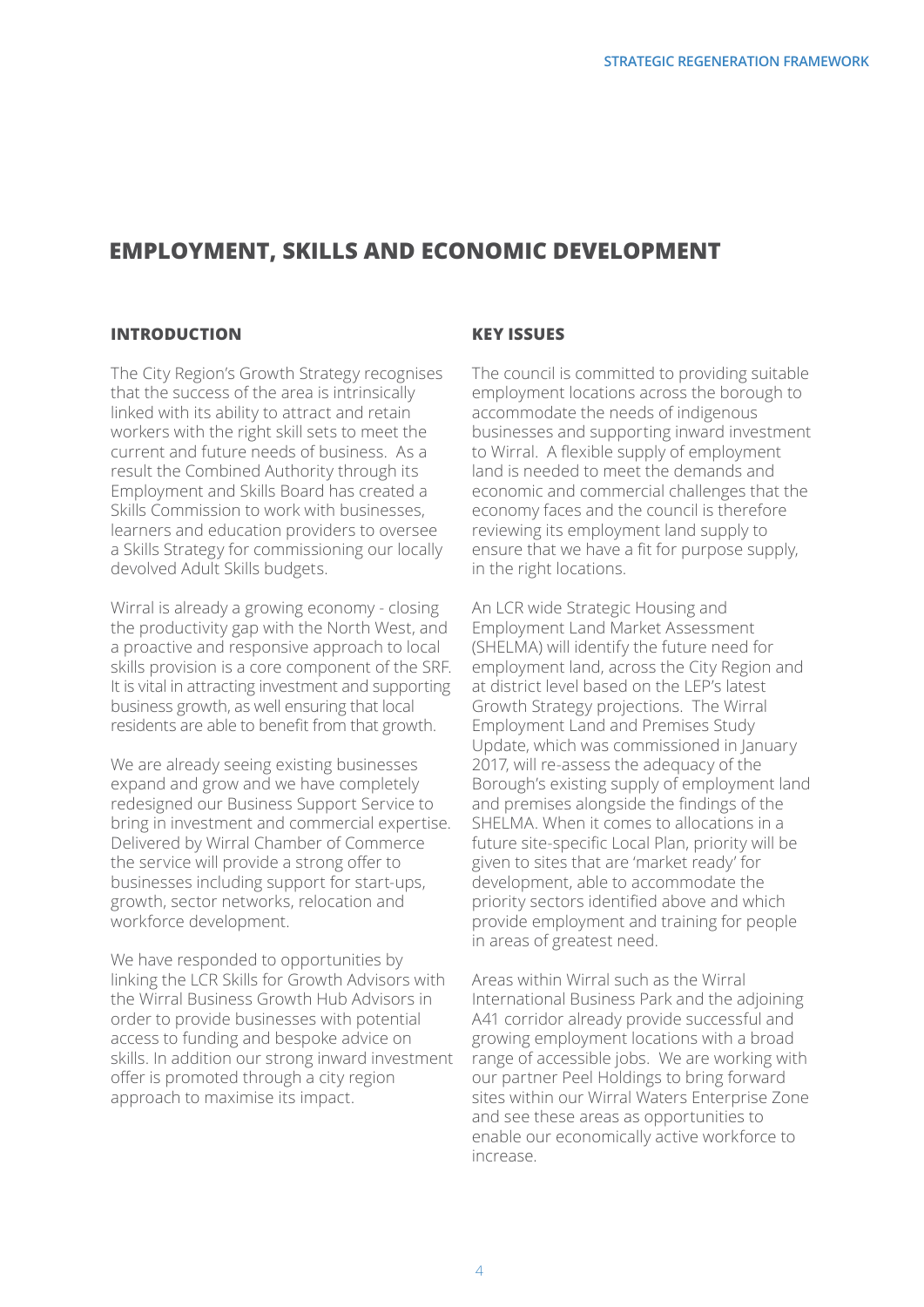We have already seen key capital investments into the Borough to support skills development such as Wirral Metropolitan's College new Campus for the Built Environment at Wirral Waters, their STEM centre and the North West College of Engineering. We know more is needed and we are working with our partners, including the Universities, to realise major new skills infrastructure projects including Phase 2 of the Maritime Knowledge Hub and a Manufacturing Technology Catapult Centre.

In spite of the presence of employment centres across the Borough and beyond, inactivity rates remain high and many employed residents are in lower paid jobs. These factors have a considerable impact on household income and we are delivering a £6.5m Ways to Work programme to help people access training and employment.

We have a commitment to ensuring that our young people are ready for work. Our emerging Schools Strategy will ensure that we build on existing high quality education

provision and raise levels of achievement across the borough so that our young people have learning experiences which support them into employment. This includes raising the aspirations of our young people and ensuring access to a range of opportunities. This could involve apprenticeships, vocational training and employment or higher education.

#### **Wirral Growth Plan**

Ensuring that there are greater job opportunities within the Borough and that workforce skills match business needs are two of the key pledges within the Wirral Growth Plan.

To take these forward the Growth Plan sets out that we will work with partners to increase the number and range of jobs and reduce unemployment. We will also closely align the provision of training offered with the skills businesses will need to develop and grow.



#### **Key Growth Sectors**

- The Maritime Knowledge Hub project will deliver innovative and cost saving solutions through the co-location of businesses and HEI researchers
- Energy use of physical assets and skills to attract investment – Dong Energy O&M base, business parks on the A41 to support Cammell Laird and the Advanced Manufacturing Research Centre in the civil nuclear sector
- Increase the value of the digital and creative sectors development of applied technologies linked to the Wirral Waters EZ offer and maritime sector
- Major visitor economy attraction Eureka maximising links to Liverpool linked to shaping new places and spaces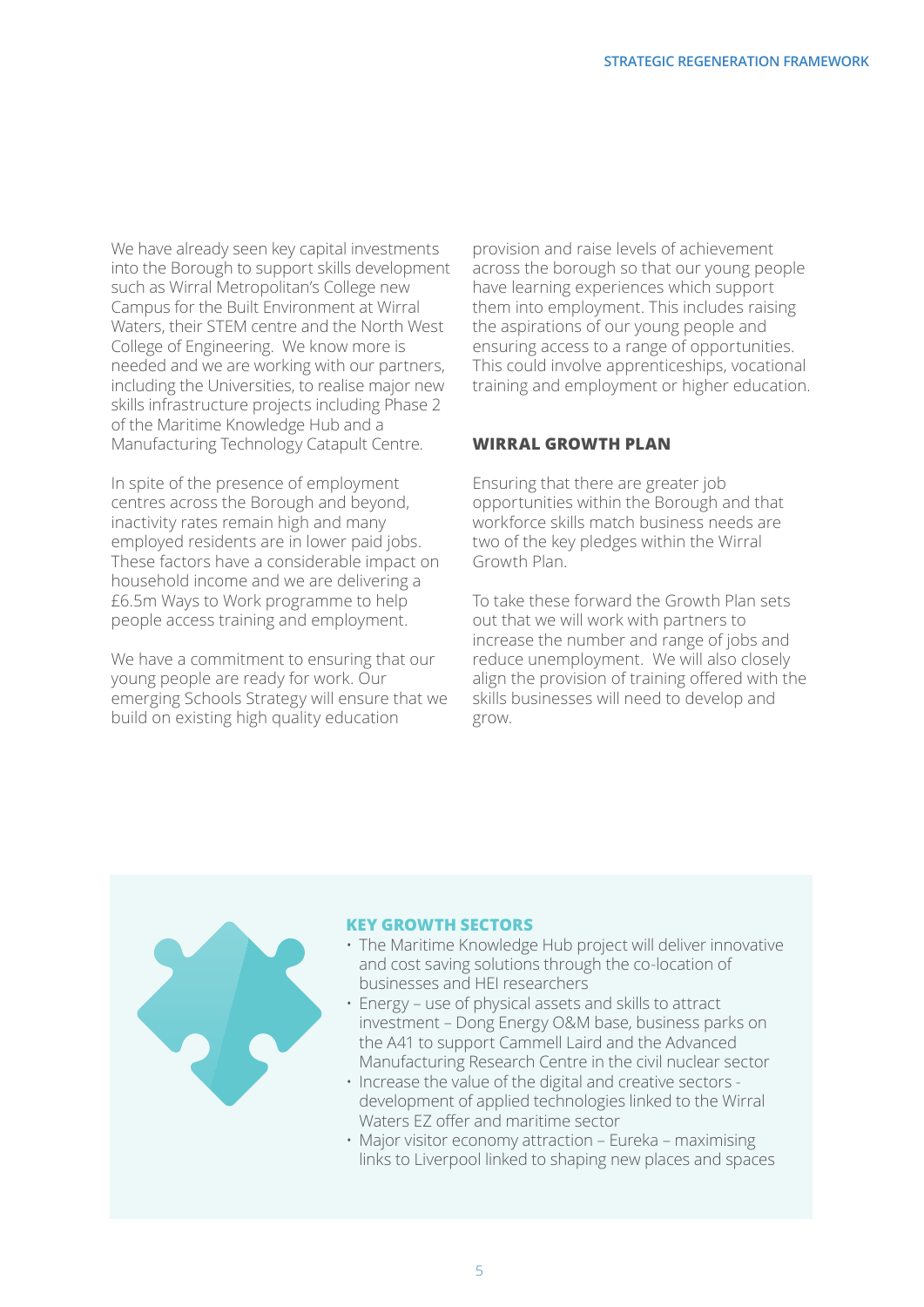#### **Actions**

We will seek to develop further skills initiatives with the Universities in order to provide higher level skills in our key growth sectors – reflecting the **LCR's Skills for Growth Agreements**.

We will work with our partners to promote Science, Technology, Engineering and Mathematics skills through innovative engagement projects and the delivery of STEM Higher Level Apprenticeships.

We are putting in place programmes that are based on detailed insight into the needs of those residents furthest away from work. In partnership with Public Health colleagues, we are addressing those needs through a pioneering new programme that tackles the deep social isolation that our community researchers found in some of our neighbourhoods.

We are commissioning the delivery of an Enterprise Hub to support higher levels of innovation and entrepreneurial activity amongst our residents. This includes the provision of incubator facilities at 'The Sheds' put in place by Wirral Chamber of Commerce.

We will work with our major employers such as Unilever, Cammell Laird, Typhoo and Bristol Myer Squibbs to promote knowledge transfer partnerships utilising expertise from our universities, colleges and small business community.



#### **SKILLS**

- New infrastructure projects such as the Maritime Knowledge Hub and the Manufacturing Technology Catapult centre will deliver 21st century skills in applied technologies
- Devolution is delivering responsive adult skills training through the Skills for Growth Fund – responding to growth sectors, supporting Wirral's businesses
- Projects to support residents with creative and innovative ideas are delivering new skills
- Young people are being encouraged to develop skills in the digital production sector - supported by work spaces and business services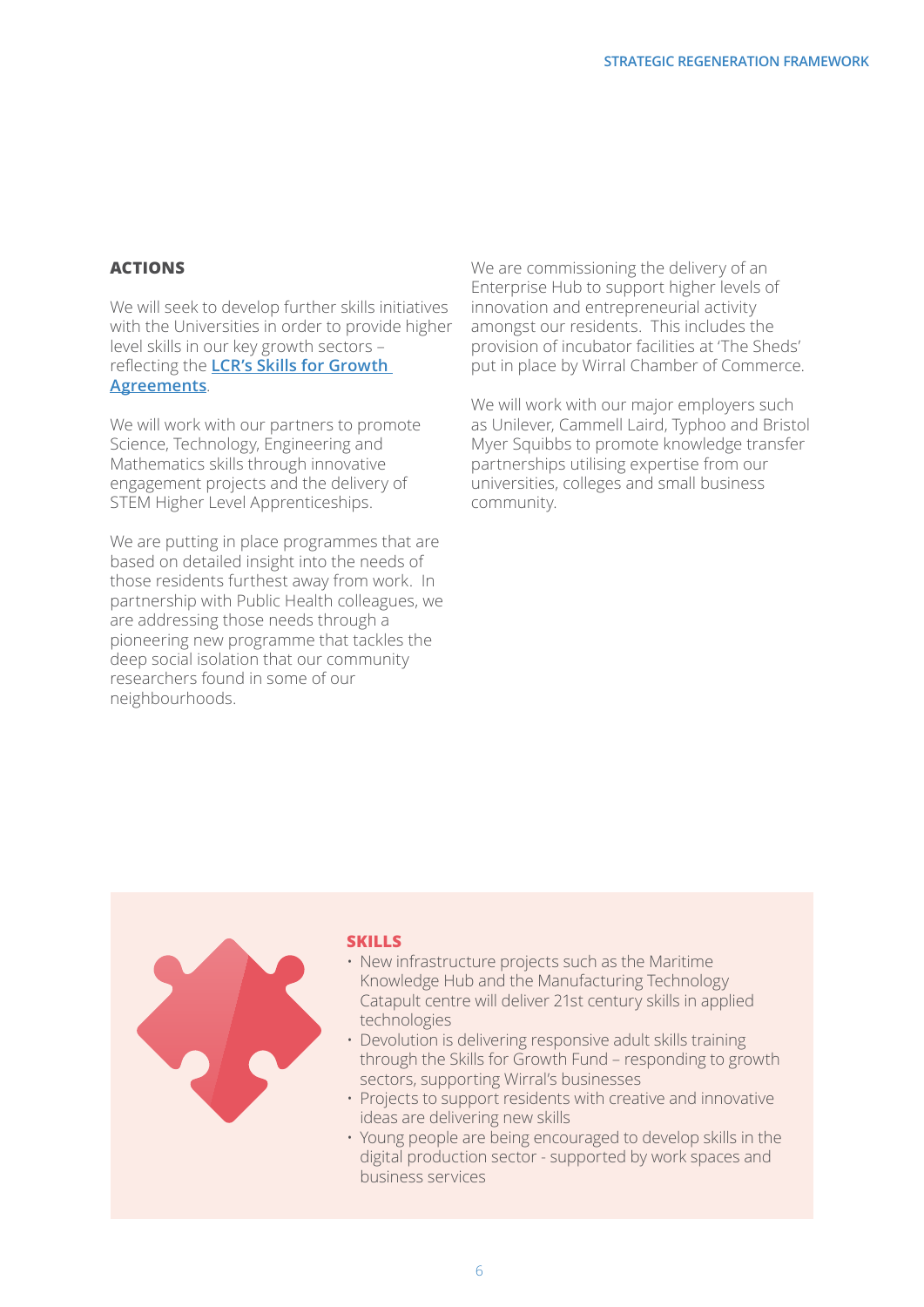# **TRANSPORT CONNECTIVITY**

#### **INTRODUCTION**

Wirral benefits from a good transport network within the Borough together with strong city region, national and international links. It is well served by a range of transport types including bus, road, rail, ferry and walking and cycling routes. However, ensuring that our communities are well connected is essential for the Wirral economy and efficient, well maintained and accessible transport networks that meet the current and future transport needs of businesses and residents is a critical factor in supporting economic growth.

A key aim for transport in Wirral is to create a network that delivers good accessibility for a range of users from across the Borough and beyond and which enhances the sense of place for residents, businesses and visitors.

In this respect high quality public transport underpins economic growth and a key part of delivering that quality is through a greater reach of the bus network alongside the on-going upgrading of the buses.

The investment taking place through Merseytravel's bus strategy is beginning to deliver that change and is supported by a programme that seeks to change travel behaviour to increase the usage of public transport.

In addition the Merseyrail network is one of the most extensive in the UK and there is strong year on year growth in its usage which is forecast to grow still further.

The SRF has been developed within the context of the Wirral Transport Strategy and the **LCR Transport Plan for Growth** and it will provide the broad framework through which investment in transport projects can be prioritised. This will ensure that we maximise the benefits from the city region transport investment in terms of public transport improvements, infrastructure works, demand management measures and behavioural change initiatives.

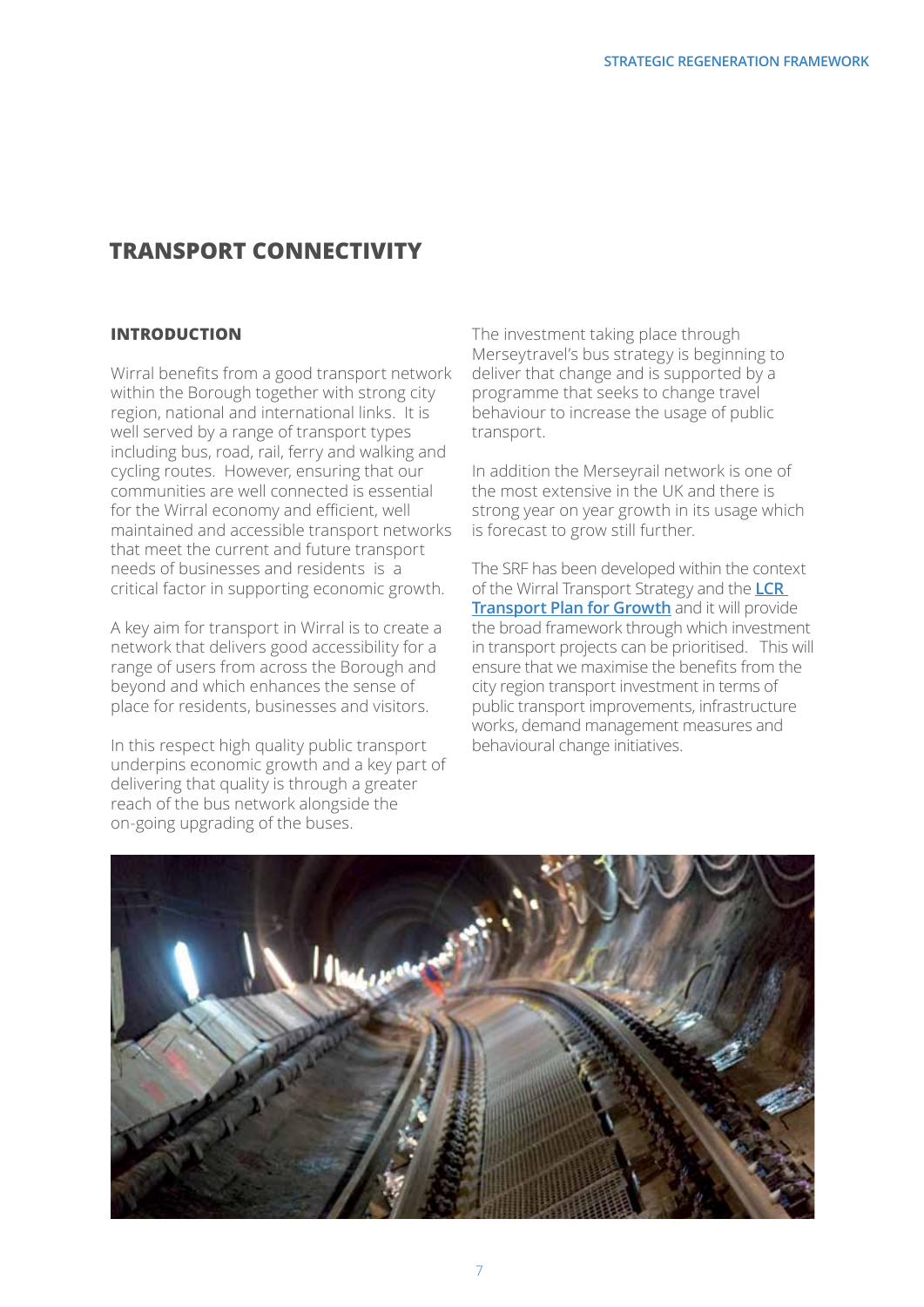#### **Key Issues**

Within the East of the Borough the current and future development proposals for Wirral Waters together with the Council's aspirations for regeneration in the east of the borough such as Birkenhead Town Centre, Woodside and the A41 corridor require a co-ordinated approach to developing a transport network that will support investment and growth. This approach is critical to ensure that there is a prioritised programme of transport projects linked to development plans and the draft Core Strategy Local Plan for Wirral reflects the importance of these networks for Birkenhead and Wirral Waters.

The delivery of the Hoylake Golf resort also requires investment in appropriate transport infrastructure including the provision of new physical links and this is reflected in the Council's pipeline of projects identified as a priority for city region funding.

Improving connectivity to employment and regeneration sites is critical in connecting people and communities to the opportunities in and around their neighbourhoods reflecting the Wirral Plan vision of promoting equity as well as growth. In addition to road links and public transport provision, the promotion of safer and better connected pedestrian and cycle routes is a fundamental part of delivering the outcomes within the Wirral Plan. Car park provision is a requirement of new developments and is seen as an important part of any regeneration plans for the Borough. Wirral's car parking strategy reflects the need to support the long-term viability of the Borough's commercial and shopping centres whilst also encouraging the greater use of public transport and the use of facilities such as Park and Ride sites.

#### **The Wirral Transport Strategy**

**The Wirral Transport Strategy** has been developed to support the delivery of the Wirral Plan outcomes and includes the following priorities:

- Keep traffic moving safely and efficiently
- Reliable and affordable public transport
- Encourage healthy active travel
- Inclusive integrated transport that meets resident needs

The Council's Car Parking Strategy contains ten clear objectives and supporting principles which reflect a range of issues including:

- That the pressures on the Borough's retail and commercial centres are many and varied and the economic sustainability of each of the centres needs to be considered when reviewing any changes to the car parking strategy
- Parking facilities should be accessible and located in such places as to meet the needs of users of shops and commercial premises.



#### **Actions**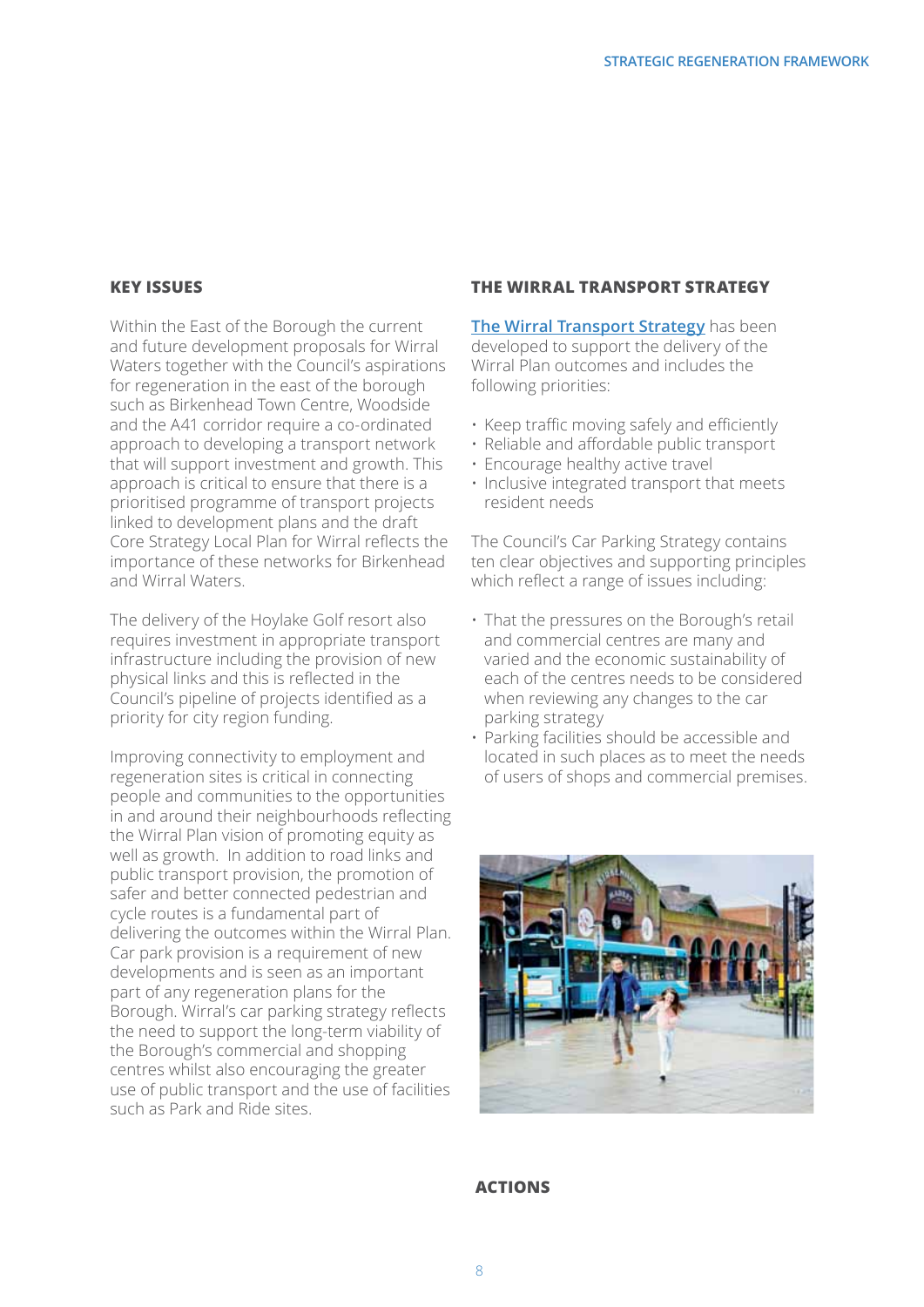We will improve transport links to key employment and regeneration sites through continued investment in improved road and public transport networks. This will include the development of a strategic transport framework for East Wirral to ensure transport investment supports regeneration and growth proposals and opportunities in **Wirral** 

We will maximise the potential of the **Liverpool City Region Bus Strategy** within Wirral by working with the LCR Bus Alliance. We will also work in partnership with Merseytravel to deliver a marketing and communications programme to help change the perception of bus travel for new and existing bus users.

We will support the delivery of the **long term rail strategy** by Merseytravel and use the

re-opening of the Merseyrail network following major repairs as an opportunity for re-branding so as to emphasise the scale, coverage and accessibility of the system.

We will deliver transport schemes that cover all modes of transport including cycleways and pedestrian links. Wirral Waters schemes include the development of a number of active travel corridors and routes and we will develop a city region Local Journeys strategy to support access to key destinations, such as New Brighton.

We will also encourage the adoption by businesses of travel plans designed to change travel behaviour in favour of the uses of more sustainable and healthy modes such a buses, trains, cycling and walking.

#### **TRansport**

- Prioritising key schemes to support investment through the East Wirral transport study – linking our key regeneration sites
- Promotion of existing assets the connectivity of Birkenhead to central Liverpool – 3 minutes on the train
- Devolved funding supporting priority schemes Hoylake Golf Resort, Wirral Waters
- Using digital technology to deliver transport solutions for access to work, education and leisure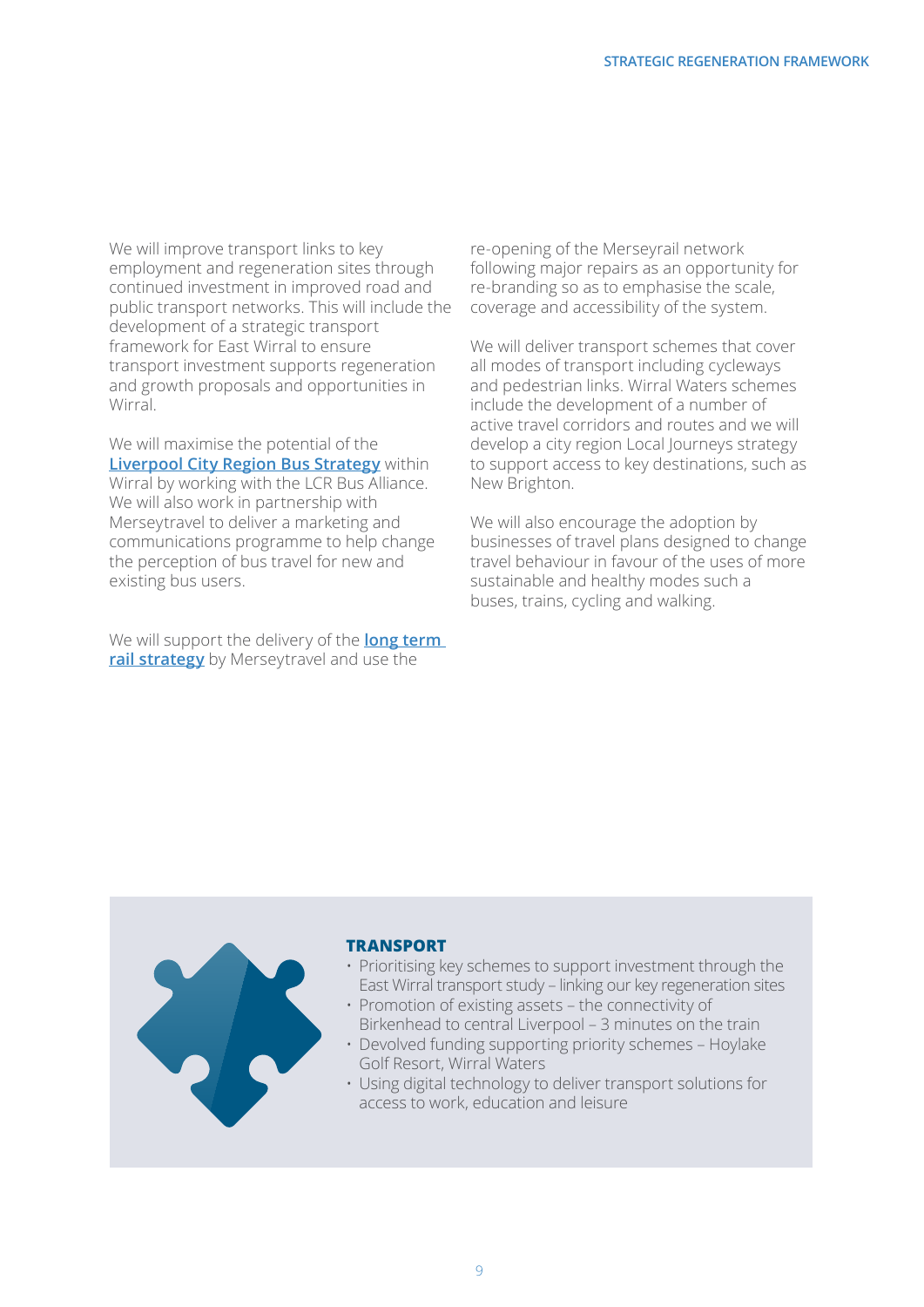# **DIGITAL CONNECTIVITY**

#### **INTRODUCTION**

A digital strategy for Wirral is critical to ensure that the Borough remains competitive as a location for businesses to grow and to attract new investment.

**Wirral's Digital Strategy** commits to ensuring that technology and infrastructure in the Borough is modern, fit for purpose and allows our businesses to succeed and compete in global markets. This approach includes harnessing digital technology to create efficient and seamless services that respond to our residents and businesses expectations as to how public services should be delivered or accessed. Our aim is to create a truly connected Wirral through enabling our businesses and every resident to access services online in as simple, accessible and seamless format as they are in person.

Many cities are investing in advanced fibre connectivity and it is important that Wirral is not left behind in this area. We recognise that every business will need to be connected to global markets through high speed and reliable broadband. We are working to increase internet access and high speed connectivity so that our businesses can increase their performance, profitability and ability to invest and grow. In conjunction with this we are exploring opportunities to create a 'smart city' for Wirral to ensure that our key retail and business areas are fully connected with each other and with the world. It is our ambition to create a borough and an economy which is truly digital enabled, so that every Wirral business, regardless of sector or size, is able to use digital technologies to expand their horizons and grow.

#### **Key Issues**

We want to maximise the opportunities contained within the Government's current **Digital Economy Bill** which includes plans for a broadband Universal Service Obligation as a safety net for those residents and businesses with poor connectivity. This aims to ensure that all residents and businesses have access to 21st century digital connectivity. We wish to work in partnership with commercial operators who have the obligation to extend coverage as we have a clear overview of the areas' digital connectivity needs.

Technology is changing the way the world operates and transforming the way we live our everyday lives; in terms of how we communicate, buy goods and access services. Digital inclusion is therefore a key priority to ensuring that all residents and businesses are equipped with the skills to live in a modern word. We know that for some groups within Wirral and in some of our neighbourhoods there are significant concentrations of digital exclusion. We need to address this and ensure that all people regardless of age or ability are supported to develop the digital skills that businesses want and have the confidence to be able to utilise digital platforms to start their own business.

Wirral has a vibrant and growing digital and creative business sector and some strong and dynamic business networks. We want to enable these sectors to grow by supporting the creation of information, networking and business opportunities to local companies, through harnessing new and innovative ways to connect businesses, entrepreneurs and public organisations by utilising online platforms such as social media and digital marketplaces.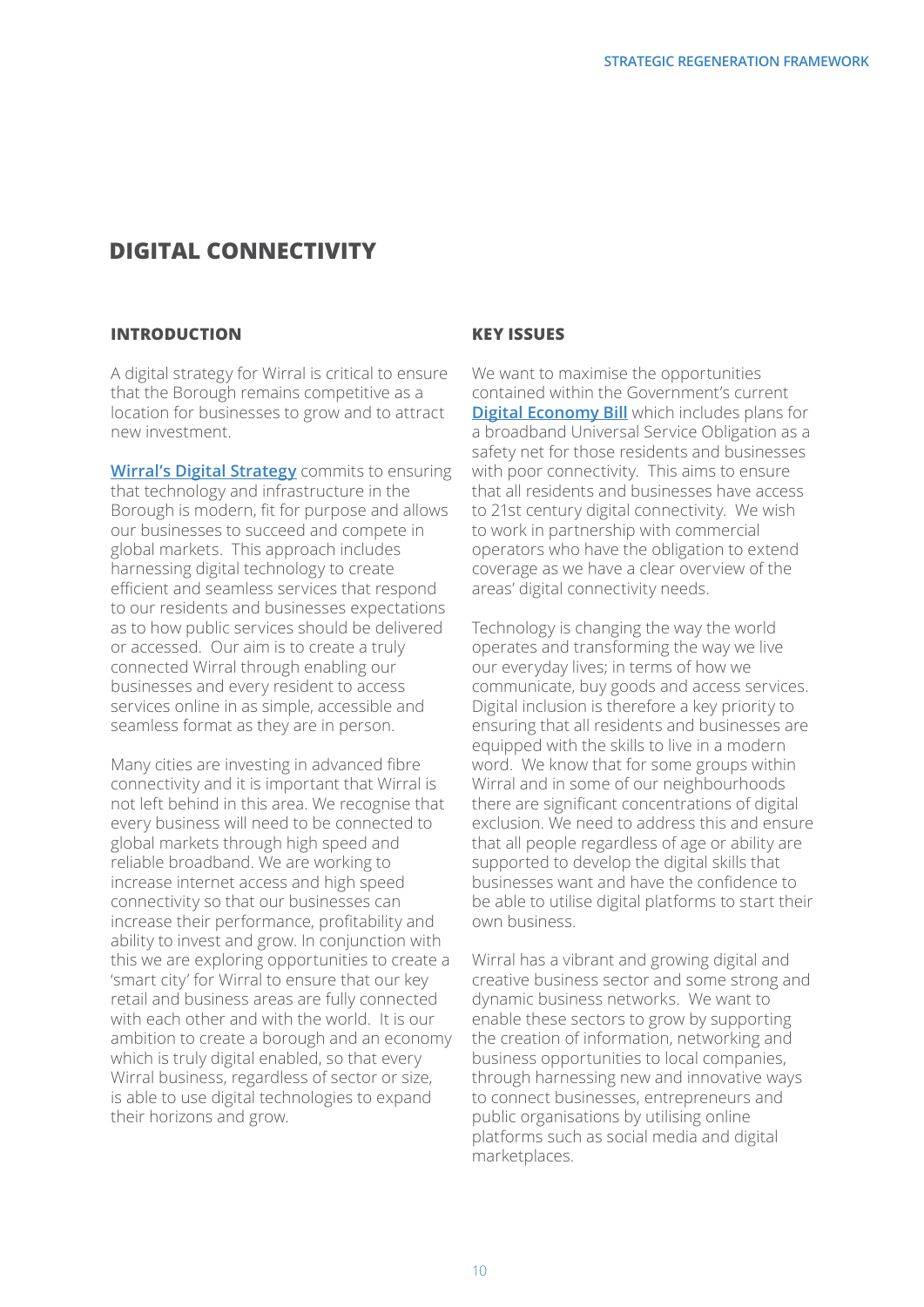#### **Wirral Digital Strategy**

The strategy's aim is for Wirral to become a truly digital borough, where businesses and residents are connected to each other, services and the world. The priorities **this Strategy** will work to are:

- Connected People: every resident with the ability and the skills to get the most out of technology to improve their lives.
- Connected Business: every business benefiting from market-leading technology infrastructure, helping them to open up new markets and compete globally.
- Connected Services: every public service joined up, integrated and available online in a way which makes it simple and accessible to get support online.

#### **Actions**

We want to enable our businesses and places to be at the forefront of the digital revolution and we will ensure all businesses have access to superfast broadband and are supported on the specific advantages of digital connectivity and superfast connections.

We will work with Wirral Chamber of Commerce to use information data to tailor our business support offer and to review our processes and systems to make sure we interact with businesses using digital technology in ways which best suits them.

Within the Liverpool City Region the sector has a significant economic presence with an employment base of some 26,000 people across 3,500 business units. Businesses will be targeted with a Digital Makeover to identify opportunities and challenges, and to implement digital equipment and processes to improve systems, increase effectiveness and reduce costs.

We will develop digital entrepreneurship skills with young people to use digital tools to build business opportunities including business planning and learning how to sell ideas.

We will procure a customer access platform that will support improvements to customer services across all access channels making it easier, faster and more efficient to do business with the Council.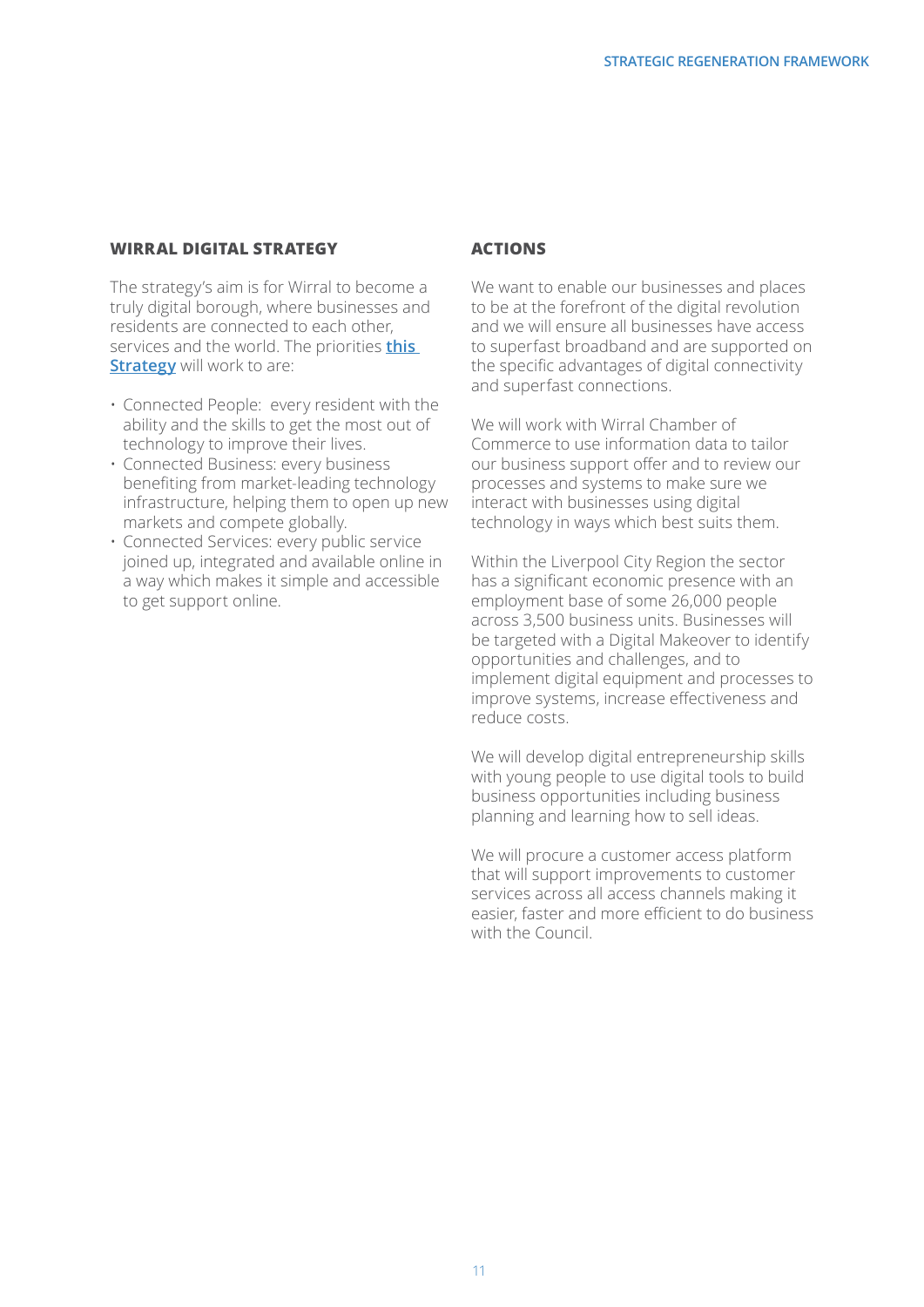# **TOURISM AND CULTURE: The OFFER**

#### **INTRODUCTION**

Tourism and culture today is much more than specific events or attractions and is inextricably linked to growth in the local economy.

Wirral is a key destination; its unique character and picturesque coastal and countryside offer are unrivalled, with Wirral's attractive scenery acting as a magnet to visitors. Wirral boasts the fastest growing visitor economy in the Liverpool City Region and this is driven by an outstanding tourism offer that combines our leisure, cultural and heritage assets. The SRF recognises that both culture and the visitor economy are important factors in contributing to local economic growth, developing local talent, creating jobs and developing skills. Local strategies for taking forward culture and the visitor economy are therefore reflected in the physical development proposals that will be progressed through the SRF.

The emerging Wirral Visitor Economy Strategy identifies the need to promote and grow the borough's tourism offer through attracting new visitor markets and making the best use of our heritage, leisure and cultural assets to drive tourism, the associated creation of jobs and increase revenue for Wirral's visitor economy.

There is a more proactive and co-ordinated approach being taken by a range of partners in this area and this will assist, not only in positioning and profiling Wirral as a strong tourism destination, but will also drive economic activity. The SRF will provide the framework within which infrastructure projects including accommodation development can be co-ordinated with wider investment proposals.

There are a range of opportunities for Wirral that are generated through the further development of the borough's visitor economy. Research indicates that key areas for growth include a targeted increase in day visitors, together with the overnight stay and business markets.

There has been a total increase of 25% in visitor numbers and 39% in related spend since 2011 in Wirral. This has already resulted in an additional £113.4 million of spend within local visitor economy during the same period. This can be increased even further through partnership, product development and strategic marketing to achieve the Wirral Plan Pledge of £450m of tourism revenue by 2020.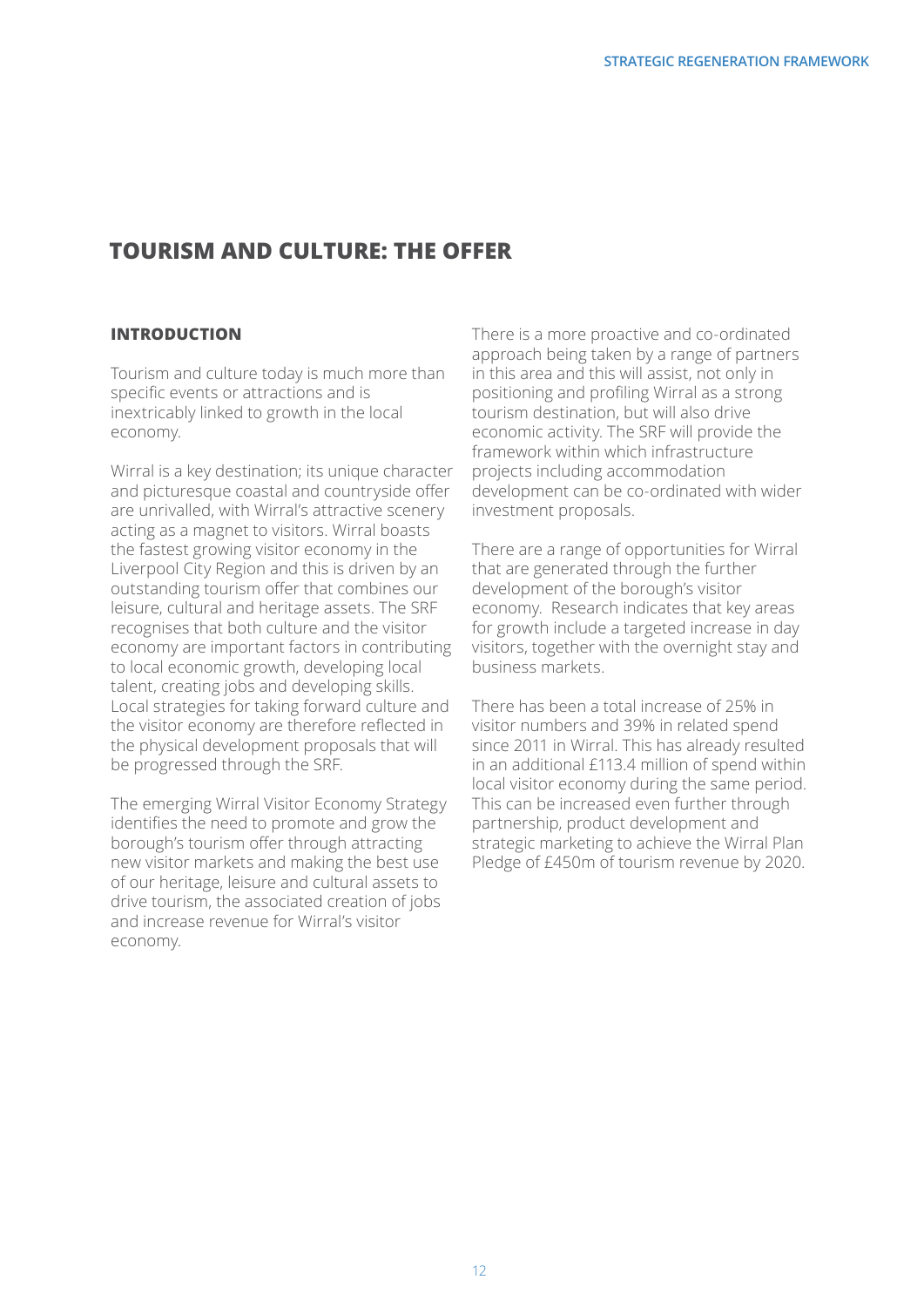#### **Key Issues**

We have already begun to revitalise the tourism offer on the East of the Borough through better linkages, and hosting events in areas such as Hamilton Square and Birkenhead Park, together with making use of both banks of the River Mersey for attractions such as the River of Light, International Guitar Festival and Mersey River Festival. However, there is the opportunity to do much more and the SRF must provide the structure within which the unique Wirral waterfront, with its stunning panoramic views of the Liverpool skyline, can contribute far more to the growth of this sector.

We recognise the need to strengthen the quality and diversity of the current offer. Whilst we know that there is low awareness of Wirral's wider tourism offer from the recent research conducted, there are strong links to the North West leisure and corporate markets highlighting that there is great potential for growth.

We will ensure linkage with the Borough's cultural offer and Culture Strategy to ensure that partners and key organisations in arts, cultural & creative industries work together to deliver exciting and unique opportunities that support growth and maximise the contribution to the local economy.

#### **Wirral's Culture Strategy**

**The Culture Strategy** aims to ensure that more people are able to enjoy the wide range of leisure, culture and sporting opportunities on offer across Wirral and to ensure that strategies for leisure, tourism and growth complement eachother.

The priorities addressed by the strategy are:

- Develop creative partnerships and a cultural events programme to promote arts, culture and heritage in Wirral
- Increase resident and visitor participation in Wirral's arts, culture and heritage offer to promote its educational, social and wellbeing benefits
- Promote Wirral on the global stage as part of the LCR to attract world class arts, culture and heritage events and exhibitions
- Maximise the contribution of the arts, culture and heritage to the local economy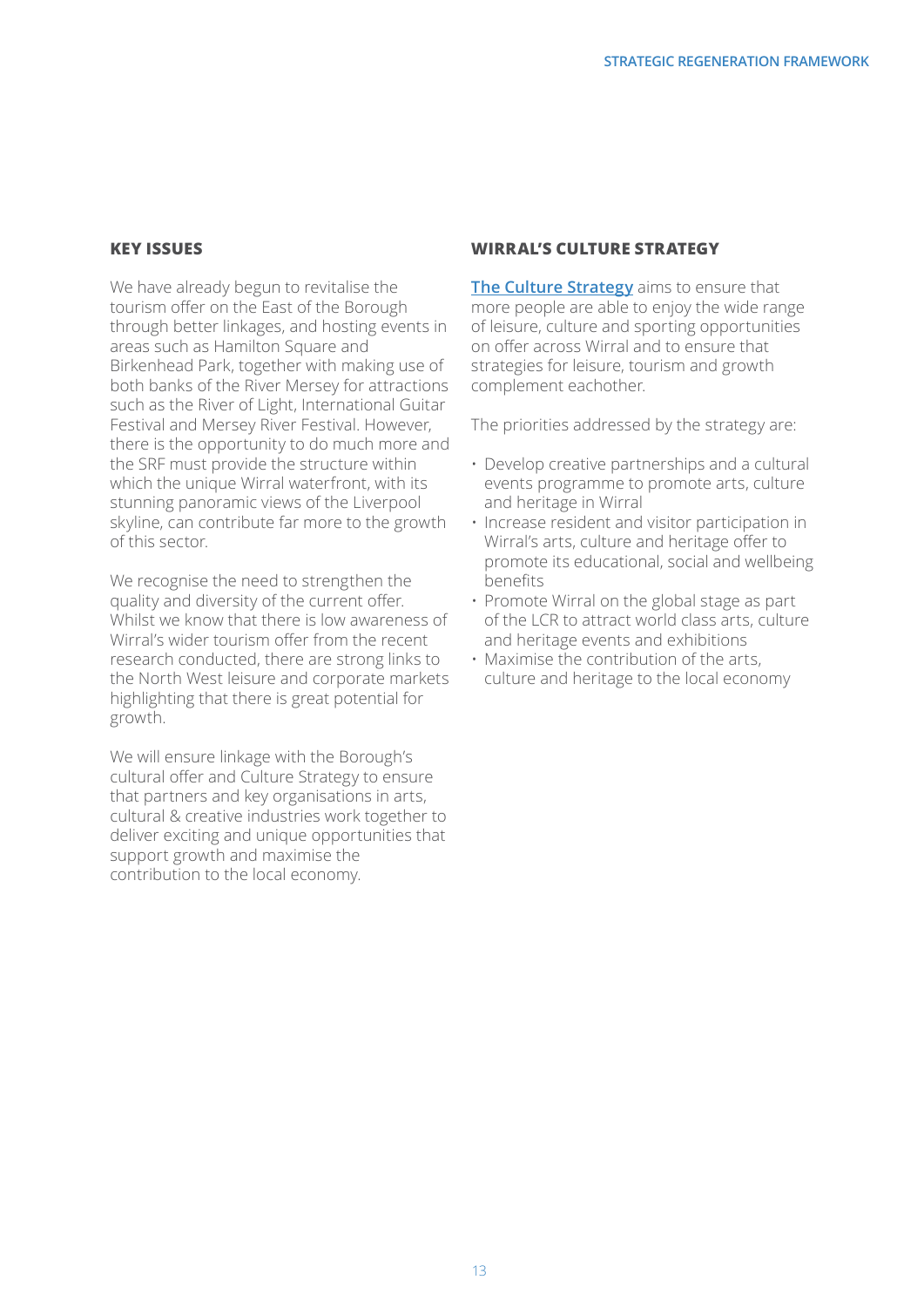#### **Actions**

We will host further events with the wider city region such as the annual River of Light; The Giants in 2018 and The Walker Cup at the Royal Liverpool Golf Club, Hoylake in 2019.

There is a clear economic impact of such events. For instance the Liverpool Giants in 2015 resulted in spend of some £46m into the local economy with some 300,000 visitors attracted from outside the City region.

Wirral's unique venues and vast open spaces will be utilised and promoted to deliver blockbuster events that build on Wirral's brand as a tourist destination and celebrates the Borough's distinctiveness. This will enable us to attract more visitors from both within the region and from across the UK as a whole.

We also have the ambition to increase the number of businesses operating within the sector – further linkage of the Visitor Economy Network with the Wirral Chamber of Commerce will enable better engagement and a stronger, more focussed business support offer.

The SRF will provide the framework to consider how the planned development within Wirral Waters, Birkenhead and other sites can best drive new markets for tourism, for instance the new Visitor Economy Strategy recognises the opportunity to bring more day and multi-day conferences to Wirral through capitalising on the peninsula's close proximity to Liverpool, Cheshire and North Wales. Through promoting and hosting business meetings and events we will attract regional markets to Wirral and generate more returns from this sector.

We will identify opportunities to build on Wirral's vibrant creative sector to further grow this sector and attract new businesses and individuals to locate in the Borough. This is reflected in the SRF's place shaping profiles which identify potential physical locations for this sector.

It is only by taking full advantage of the assets and opportunities within the Borough, that Wirral will be able to succeed in an increasing competitive marketplace, in order to achieve the Wirral Plan tourism and culture pledges by 2020.

#### **Tourism**

- Building on our culture and heritage to deliver a thriving new music culture – events, festivals
- Better use of our assets to support the growth of the creative sector
- Working with partners across the city region to enable our creative and diverse cultural industries to develop with new facilities such as an independent music venue
- Delivering innovative events to showcase and re-position Wirral – The Giants, Wirral's Year of Culture (2018) and the Walker Cup (2019)
- Maximise use of sports facilities and venues Tranmere Rovers – for events, promoting healthier lives and skills development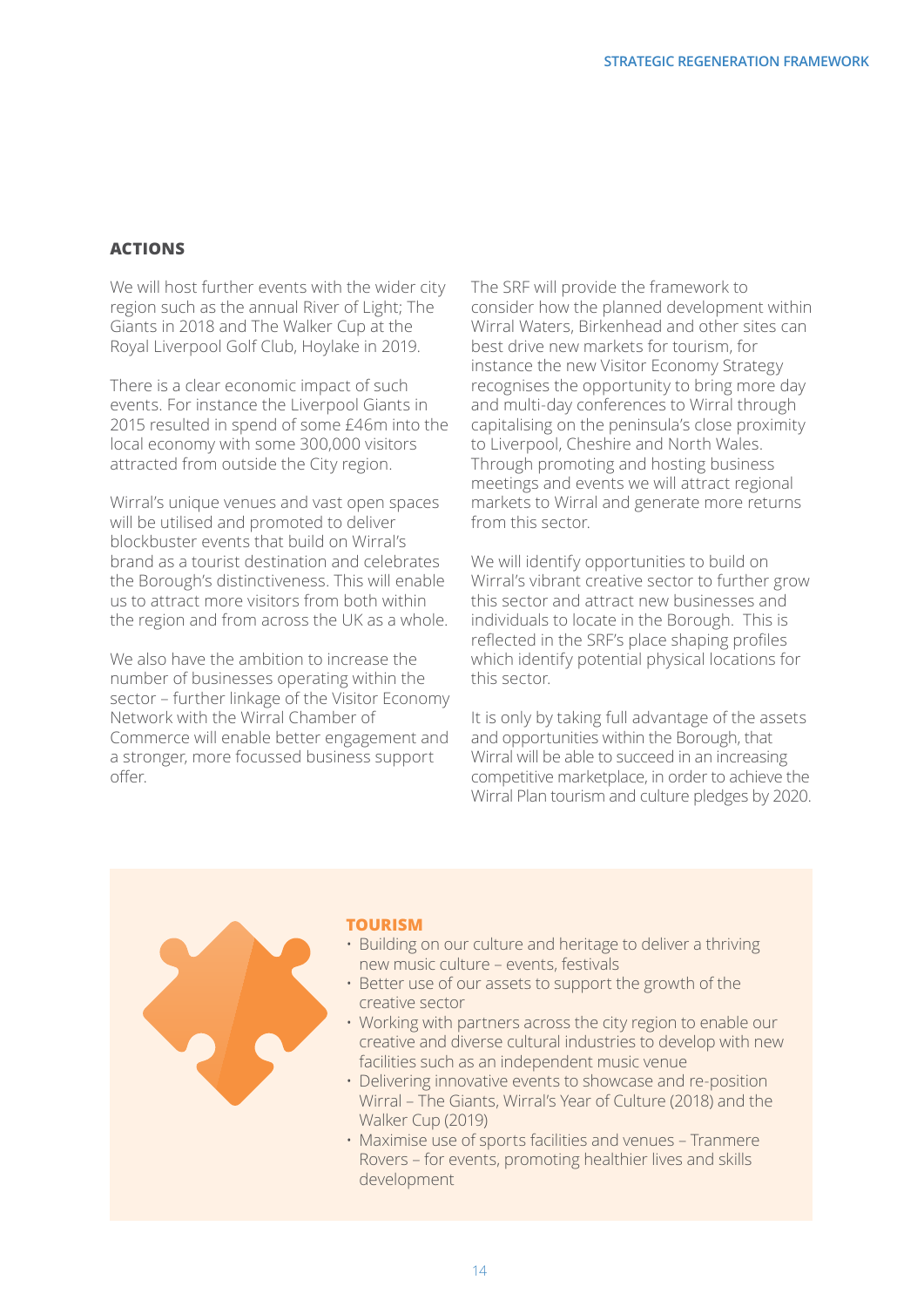# **SUSTAINABLE DEVELOPMENT**

#### **INTRODUCTION**

Sustainable development is development that meets the needs of the present without compromising the ability of future generations to meet their own needs. **The National Planning Policy Framework** (NPPF) states that there should be a presumption in favour of sustainable development and that this is a golden thread that should run throughout decision making. It identifies three dimensions to sustainable development: economic, social and environmental and states that pursuing sustainable development involves seeking positive improvements in the quality of the built, natural and historic environment, as well as in people's quality of life.

## **Key Issues**

The Council is committed to supporting sustainable development and growth across the borough.

Policy CS1 of the emerging Core Strategy Local Plan states that when considering development proposals the Council will take a positive approach that reflects the presumption in favour of sustainable development contained in the NPPF. The Council will always work proactively with applicants jointly to find solutions which mean that proposals can be approved wherever possible, and to secure development that improves the economic, social and environmental conditions in the area.

We will ensure that sustainability is at the heart of all future developments and we recognise the need to ensure consistent levels of urban design across the borough to achieve sustainable development credentials.

#### **Wirral's Climate Change Strategy and emerging Core Strategy Local Plan**

The Council's emerging local plan and the **Climate Change Strategy** reflect the commitment to supporting sustainable development and growth. This will be achieved by supporting:

- Sustainable transport
- High quality built and natural environment
- Encouraging health and well being
- Energy efficiency and carbon reduction
- Sustainable urban design
- Meeting community and social needs

These factors underpin the key principles of the growth strategy and will be embedded in future regeneration schemes and developments. A key factor in achieving sustainability is:

- Developing resilient communities, places where people want to live and work both now and in the future
- Places which meet the diverse needs of residents and communities, which are sensitive to their local environment and positively contribute to health and wellbeing
- Areas should be safe and welcoming to all, well planned and seek to provide a flourishing economy and good services for all.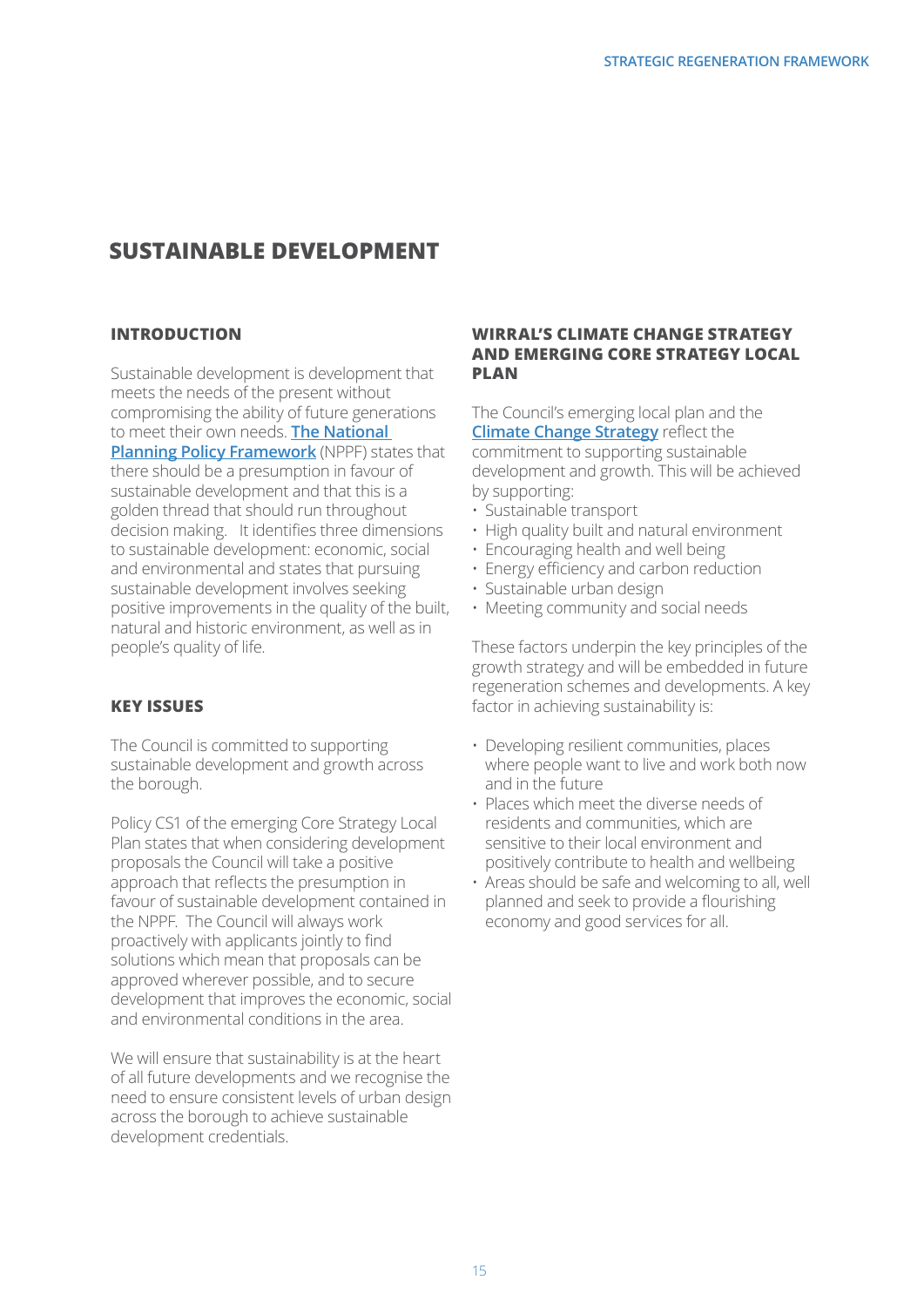Wirral's Climate Change Strategy sets out six aims for substantially cutting climate pollution associated with Wirral namely:

- Reduce demand for energy and make Wirral more energy efficient
- Generate and source more of our local energy needs from 'Renewable' sources
- Use more sustainable modes of transport, more fuel-efficient vehicles and less polluting means of getting around
- Reduce the indirect negative impacts that our decisions have for climate pollution in Wirral and elsewhere
- Identify the risks and vulnerabilities from expected changes and bring forward plans and actions to limit negative impacts and improve resilience
- Build capacity for action by strengthening local networks and partnerships and by developing wider awareness and education Initiatives

#### **Actions**

Sustainable transport: Reducing dependency on the car and providing safe and efficient access to public transport and cycling and walking routes will be crucial to creating a good quality environment where people want to work, live and play. We will future proof transport needs into new developments and ensure they are planned for in emerging strategies.

We will support high quality employment: Creating and supporting new and growing employment opportunities through the Council's growth sector priorities and through our key regeneration areas. The Council is committed to providing good quality, well paid jobs for residents in an environment which can attract and sustain businesses.

We will develop a network of high quality neighbourhoods: This driver provides the social and community emphasis of creating and sustaining a network of high quality neighbourhoods. The Council will support this through seeking to create attractive neighbourhoods which attract and retain people with skills and aspirations to flourish and grow, providing links from successful neighbourhoods to areas of need. The Council will drive high quality housing and environmental design into new urban neighbourhoods to support the growth aspirations of the Council.

This will be achieved by working successfully with the private sector to promote sustainable growth and development through collaborative working and where appropriate joint ventures and partnerships.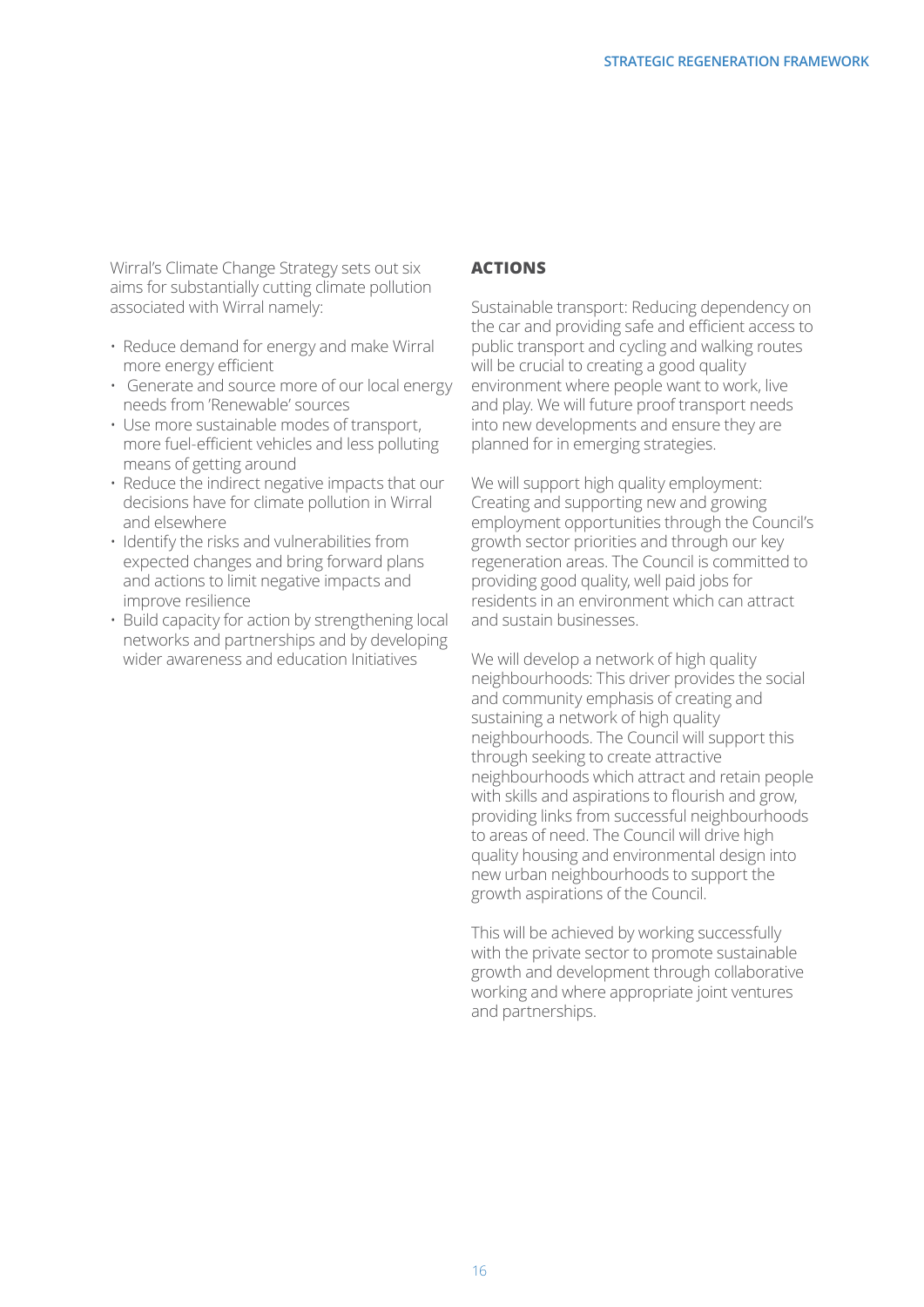# **A HIGH QUALITY ENVIRONMENT**

#### **INTRODUCTION**

The environment is one of the major influences on a person's quality of life, impacting on their physical, mental and social well-being. Good design and a healthy, unspoiled physical environment are not only about the aesthetic improvement of our environment, but also about improved quality of life, equal opportunities and economic growth.

Within Wirral we have worked hard to ensure our countryside and coast are of the highest standard. Wallasey Beach has been awarded a Blue Flag which is the gold standard for beaches and brings international recognition. In addition we now have 24 Green Flags for our parks - the most in the North West region.

Our mission is to improve the quality of life for those living and working in Wirral by raising aspirations for excellent design. Well-designed homes and neighbourhoods create better and healthier places to live and build strong communities; they can reduce crime, make people feel safe and provide homes that maintain their value. Good-quality, well designed public spaces help create healthy communities, desirable properties, increase professional productivity and can revitalise run-down neighbourhoods.

The Strategic Regeneration Framework will look to ensure that the principles of good design are applied across new development in the borough.

## **KEY ISSUES**

The council will ensure a consistent approach to high quality design which is fit for purpose and location. Setting the principles and actions to address this will help drive investment and give developer confidence to the approach which the council is taking.

National policy requires local authorities to plan positively for the achievement of high quality and inclusive design for all development, including individual buildings, public and private spaces and wider area development schemes based on the defining characteristics of the area.

We will ensure the quality of design of buildings and spaces is a fundamental factor in securing sustainable physical, economic, social and environmental regeneration within the borough. It should be used to protect or enhance local distinctiveness, improve the environment and the conditions in which people carry out their daily lives.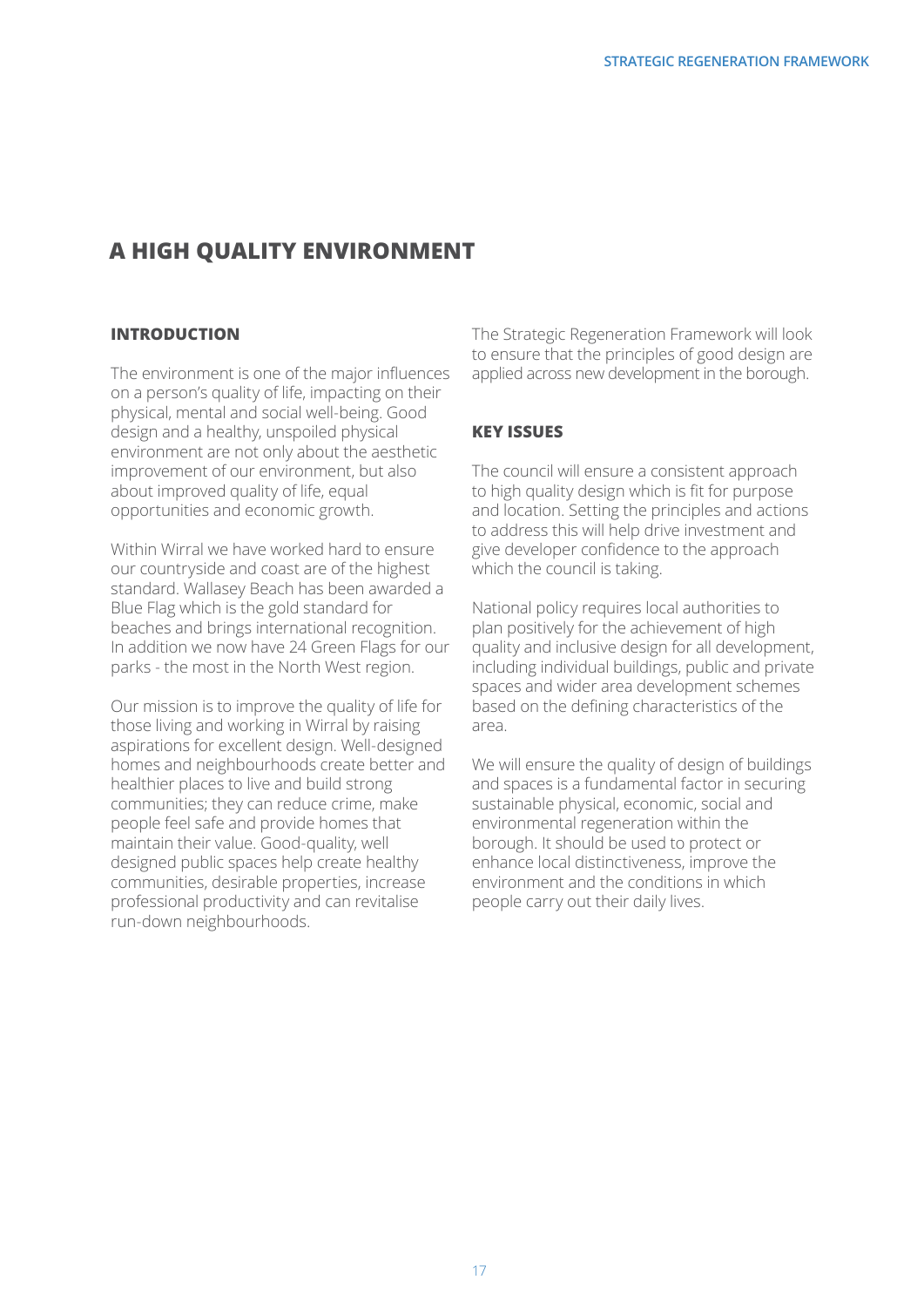#### **STRATEGIC CONTEXT**

Emerging Core Strategy Local Plan Strategic Objective 5- Environmental Quality - aims to ensure that new development will preserve and enhance locally distinctive characteristics and assets which make Wirral a healthy and attractive place to live, work and visit. Draft Core Strategy Policy CS43 proposes that all new development will be expected to enhance the character, quality and distinctiveness of the area in which it is located and relate well to surrounding property and land uses and the natural and historic environment.

In addition Wirral's Leisure Strategy includes a commitment to encouraging more residents and visitors to enjoy the wide range of leisure, culture and sporting opportunities including accessing Wirral 's Parks, coast and green open spaces. Wirral has a range of fantastic natural leisure assets and many of our parks, beaches and open spaces have won national awards.

#### **ACTIONS**

We will aim to safeguard and enhance local identity and character and ensure that all new development that comes forward will enhance the character, quality and distinctiveness of the local area.

We will promote innovative thinking and quality design: Innovative building designs which present exciting, contemporary and thought provoking solutions will be encouraged for developments. This could take the form of new mixtures of uses, innovative building materials which promote sustainable and strong design principles. Enhancing existing high quality or unique elements of buildings should where possible be retained, if this is not possible new, statement architecture will be promoted.

We will promote high quality public realm, Public realm needs to be well designed and integrated into the surrounding area and building form to ensure that a new urban fabric is created to link existing and new development together. High quality public realm also plays a critical role in creating a place through green and blue infrastructure provision. Public realm should be appropriate to the place and location within the borough and should be used to maximise connectivity and sustainability.

To maximise the potential of our parks, beaches and open spaces. We will develop our country parks as national tourist attractions and further enhance these assets by preparing a plan for each of the country parks. We will use our natural leisure assets to increase the number and variety of events held in Wirral, including festivals and local activities for the benefit of all our residents.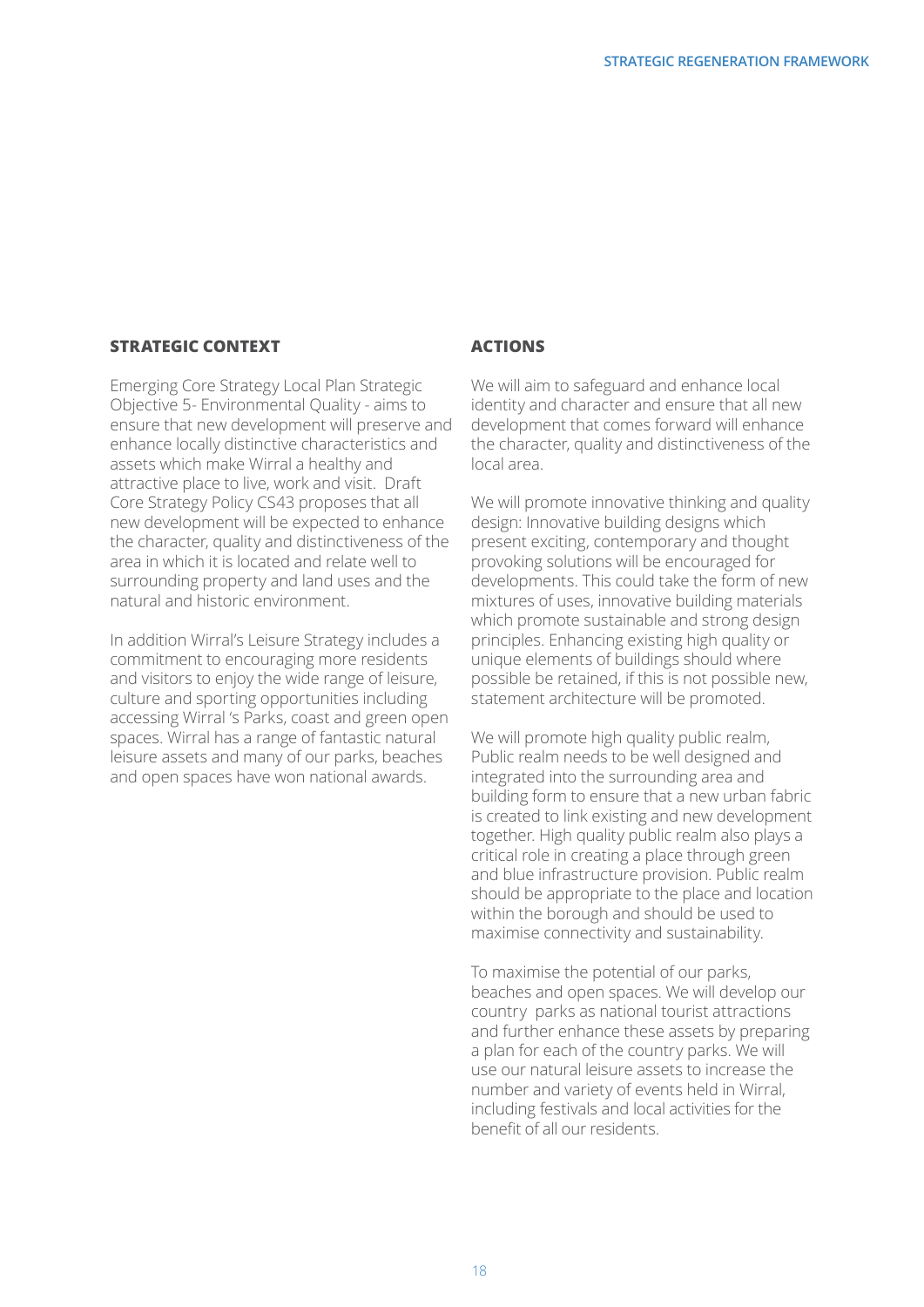Access for all: We will ensure all new developments and proposals enable access for all to be embedded into the design and concept of the movements and flows to, through and from the area. It will need to ensure that other sustainable transport infrastructure is well integrated into the streets, buildings and place.

We will promote successful relationships between public and private space, to create successful and engaging developments and incorporate a balance of both public and private amenity space. Public space should be available to be utilised by all with a mix of day and evening uses available.

To promote quality, choice and variety we will create a balance between quality and commercial viability can be a challenge. However the Council believes that a strong sense of quality and variety must exist in developments to capture the sense of place and diversity of Wirral. Without this we will lose our distinguishing features and create places with a lack of ambition, style and distinction which will be reflected in the type and mix of schemes and occupiers which chose to locate here.

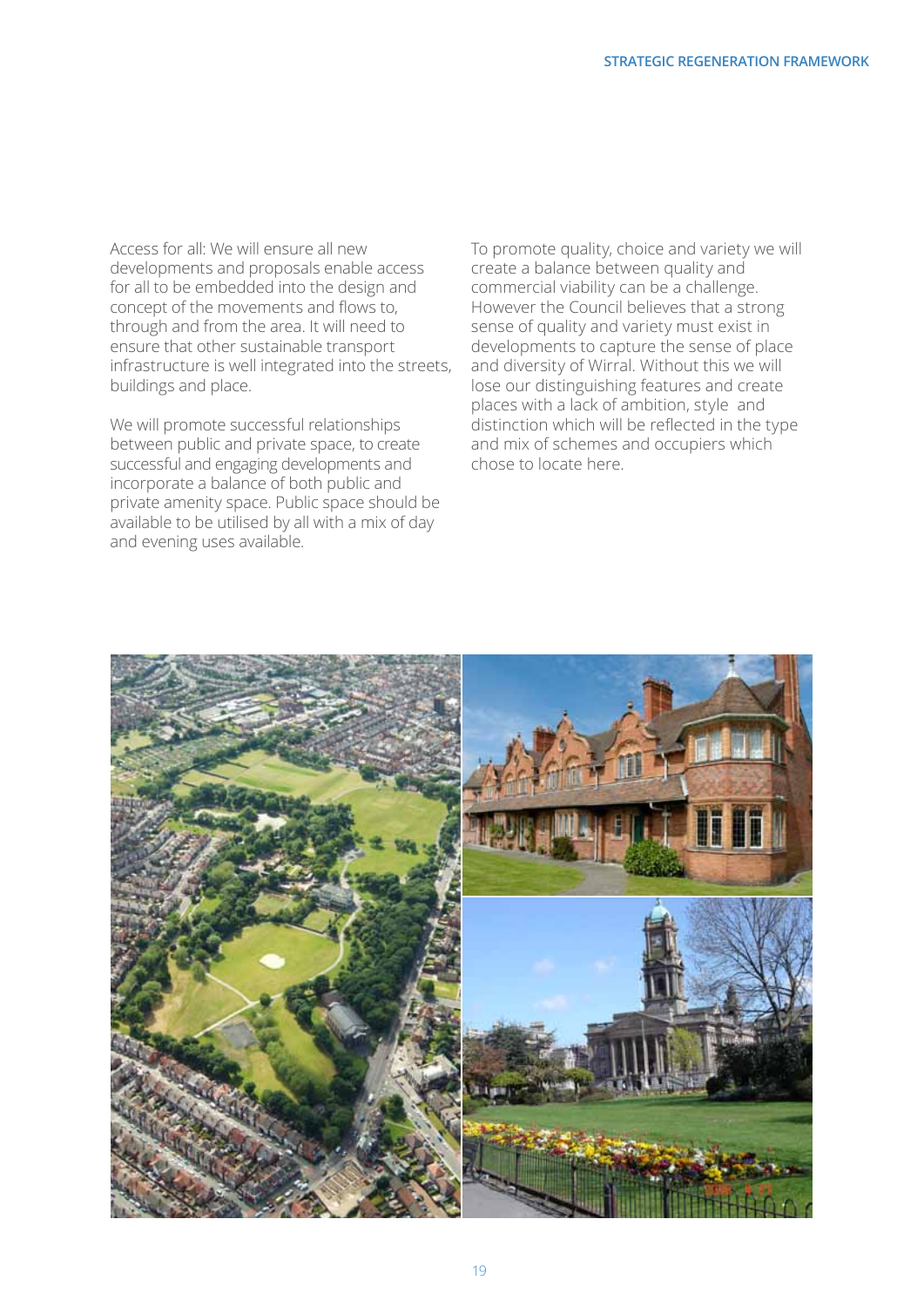# **Healthier lifestyles**

#### **INTRODUCTION**

Our ambition to grow the local economy and to expand and diversify employment opportunities is integral to our commitment to improve the health of Wirral residents. We will utilise growth, development and strategic planning opportunities to maximise health outcomes so that Wirral residents will be able to contribute to, and benefit from, sustained prosperity, decent employment and a good quality of life. This will also enable our economically active workforce to increase in order to maintain a sustainable and balanced population as people live longer.

We also recognise the importance of creating sustainable places that give people the opportunity to live healthy, active lifestyles and which improve health. This includes developing good quality housing, providing access to community and healthcare facilities; creating Active Travel opportunities and well-maintained, safe open spaces for physical activity and food growing. Quality public realm can also have a significant positive effect on people's mental well-being.

A healthy workforce is fundamental to economic growth. We have been working with a number of key local employers to ensure that as well as robust health and safety policy and practice, there is a holistic approach to employee wellbeing. The Strategic Regeneration Framework will look to ensure that these principles are inherent to those of the partners we work with.

#### **Key Issues**

Ensuring that there are opportunities to increase access to quality employment and that places are developed in ways that enable residents to stay healthy.

We know that deprivation is higher than average in Wirral and are aware that the main cause of health inequality is living in poverty. This has a fundamental impact on other factors that influence health such as education, living environment, employment and lifestyle. We need intervention across the borough, but with a focus on our communities with the greatest health needs to ensure we reduce these health inequalities to enable our local residents to live healthier lives and contribute to the local economy.

#### **Wirral Residents Live Healthier Lives Strategy**:

Our health and wellbeing is influenced by many factors – where we live, whether or not we have a job and the lifestyle choices we make. We have identified the following priorities in order to tackle health inequalities and help our residents live healthier lives.

- Reduce the number of smokers in Wirral
- Reduce the impact of alcohol misuse on individuals and communities
- Promote healthy eating
- Support local people to take control over their own health and wellbeing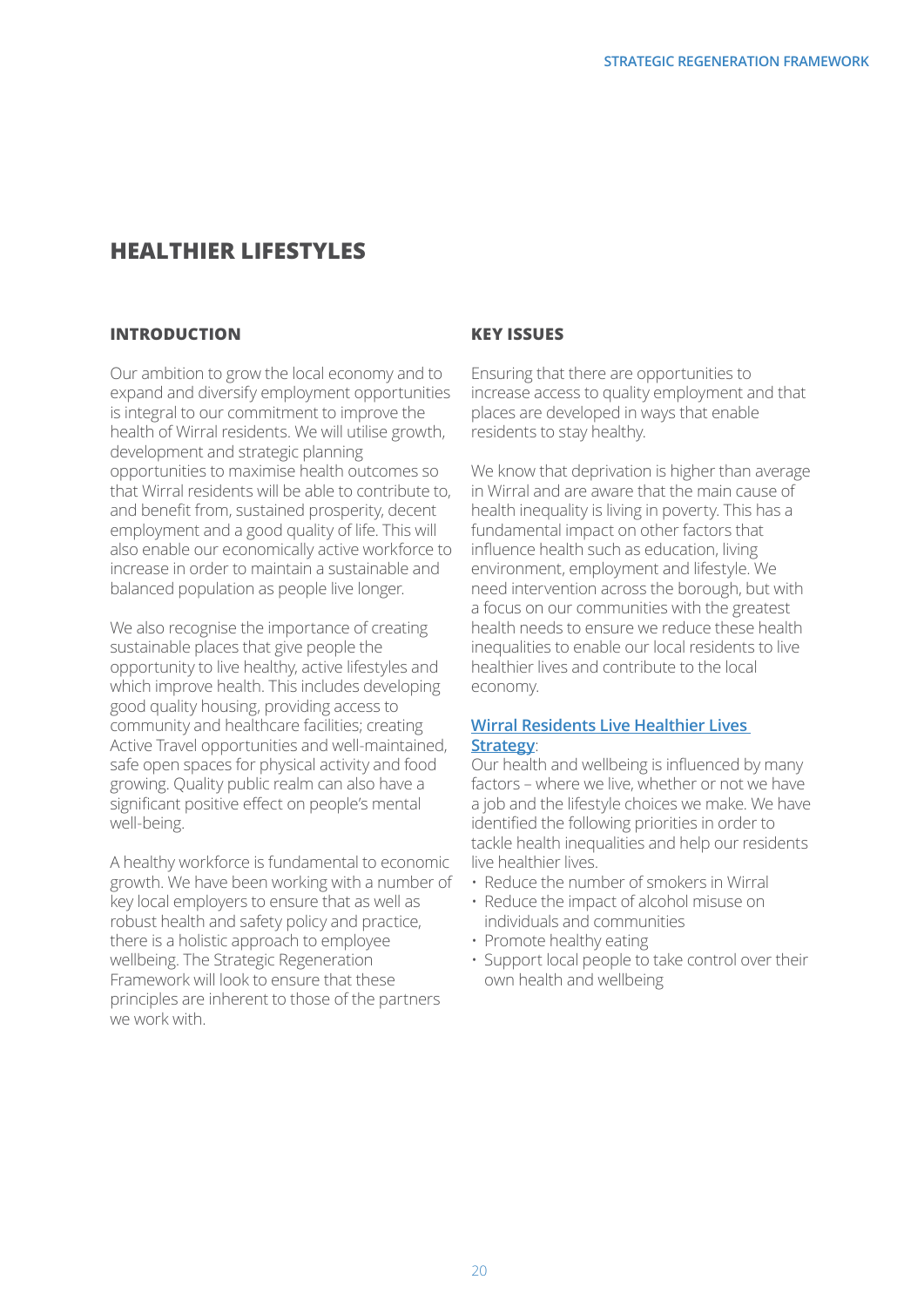#### **Actions**

- Deliver the actions within The Wirral Residents Live Healthier Lives Strategy to support the delivery of the Wirral Plan outcomes and the ambitions of the Wirral Growth Plan.
- We are working alongside businesses and local residents to reinvent the high street as a community asset and to meet the changing needs of communities; increasing desirability as a place to live and work, promoting economic regeneration and to improve health and wellbeing. We are starting this work in the following four high streets; Laird Street in Birkenhead, Upton, Liscard and New Ferry.
- We are working with business partners to ensure that good quality employment recognises the importance of holistic health and wellbeing in the workplace.
- We will consolidate the Better Food Wirral brand and implement Better Food Wirral innovation Schemes to increase access to good food, support the local food ecosystem to thrive and enable communities to make better food choices.

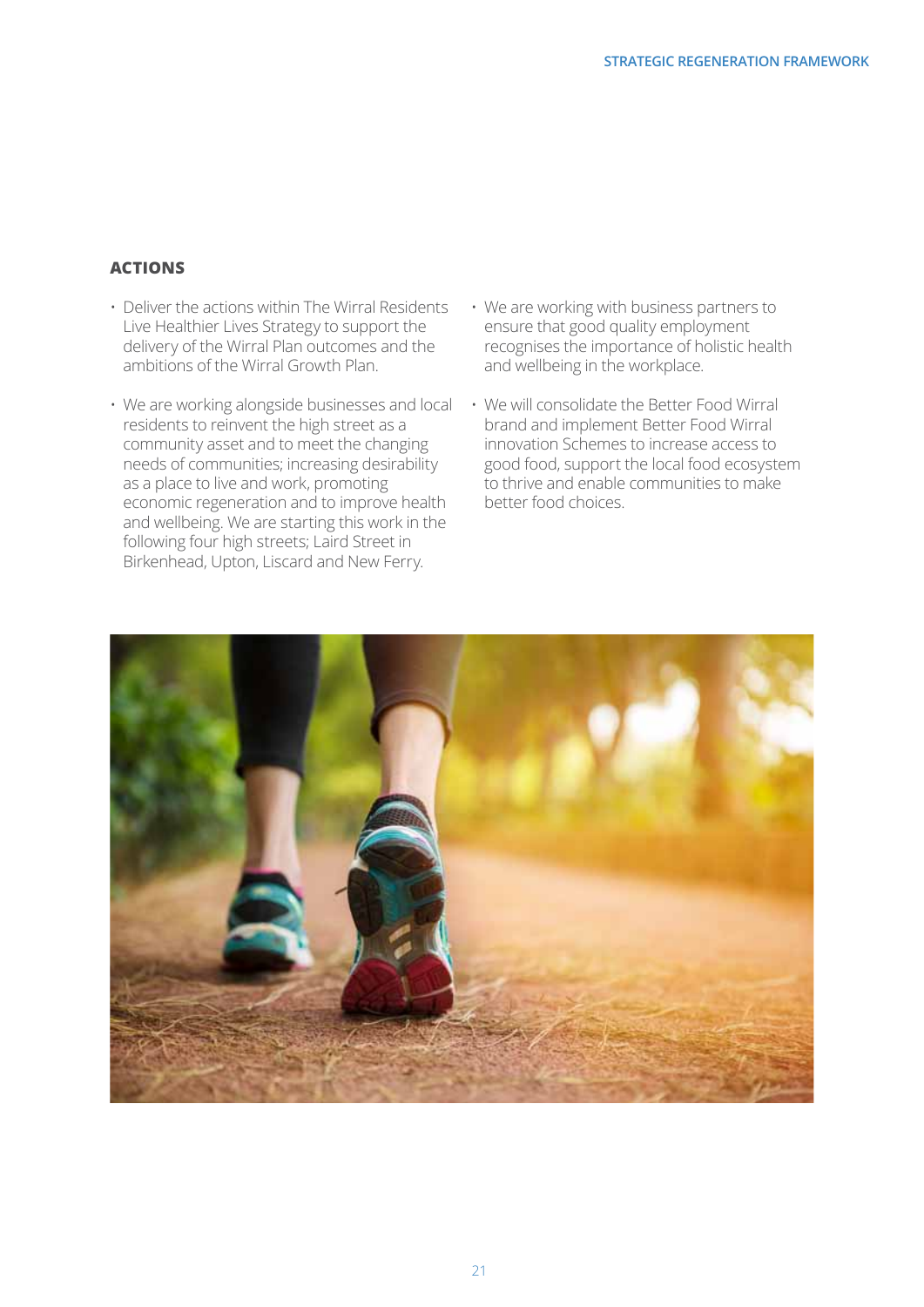# **Safer neighbourhoods**

#### **INTRODUCTION**

Community safety is essential to the quality of life of the people in Wirral affecting how people value their neighbourhoods and what is considered to make a neighbourhood a good or bad place in which to live and grow up. Neighbourhood sustainability and the viability of an area can be compromised by both the reality and perception of crime and disorder. This is true for Wirral residents, but it is also an important factor for Wirral neighbourhoods in respect of their potential as locations for business and investment.

Success in building safer neighbourhoods cannot be delivered by the Police or the Council alone and a renewed Community Safety Partnership, the Safer Wirral Hub, will be central to delivering community safety locally. The Safer Wirral Hub will also be working with communities to deliver local solutions, to make people feel safer and ensure the voices of local people are heard.

#### **Key Issues**

Ensuring Wirral's neighbourhoods are safe is the responsibility of all who live and work in Wirral and integrated multi-agency working has already started to show results with the overall crime rate in Wirral continuing to fall. The activities that the Safer Wirral Hub are taking forward, reflect the four priorities outlined in the safer neighbourhoods strategy, and are built on a strong evidence-base of crime data and analysis, feedback from Wirral residents and a clear understanding of what works.

A fundamental feature of the activities is that services are integrated across agencies and communities involved in their delivery. This underpins the approach which aims to combine appropriate enforcement action with preventative and educational work including placing a greater emphasis on activities which positively engage both young people and communities to prevent anti-social behaviour.

Despite the fact that reported crime and antisocial behaviour have continually fallen over the past 11 years residents perception of crime is sometimes at odds with this. Whilst continuing to work towards further reductions in the levels of crime, work also needs to take place to communicate the significant improvements that have been made.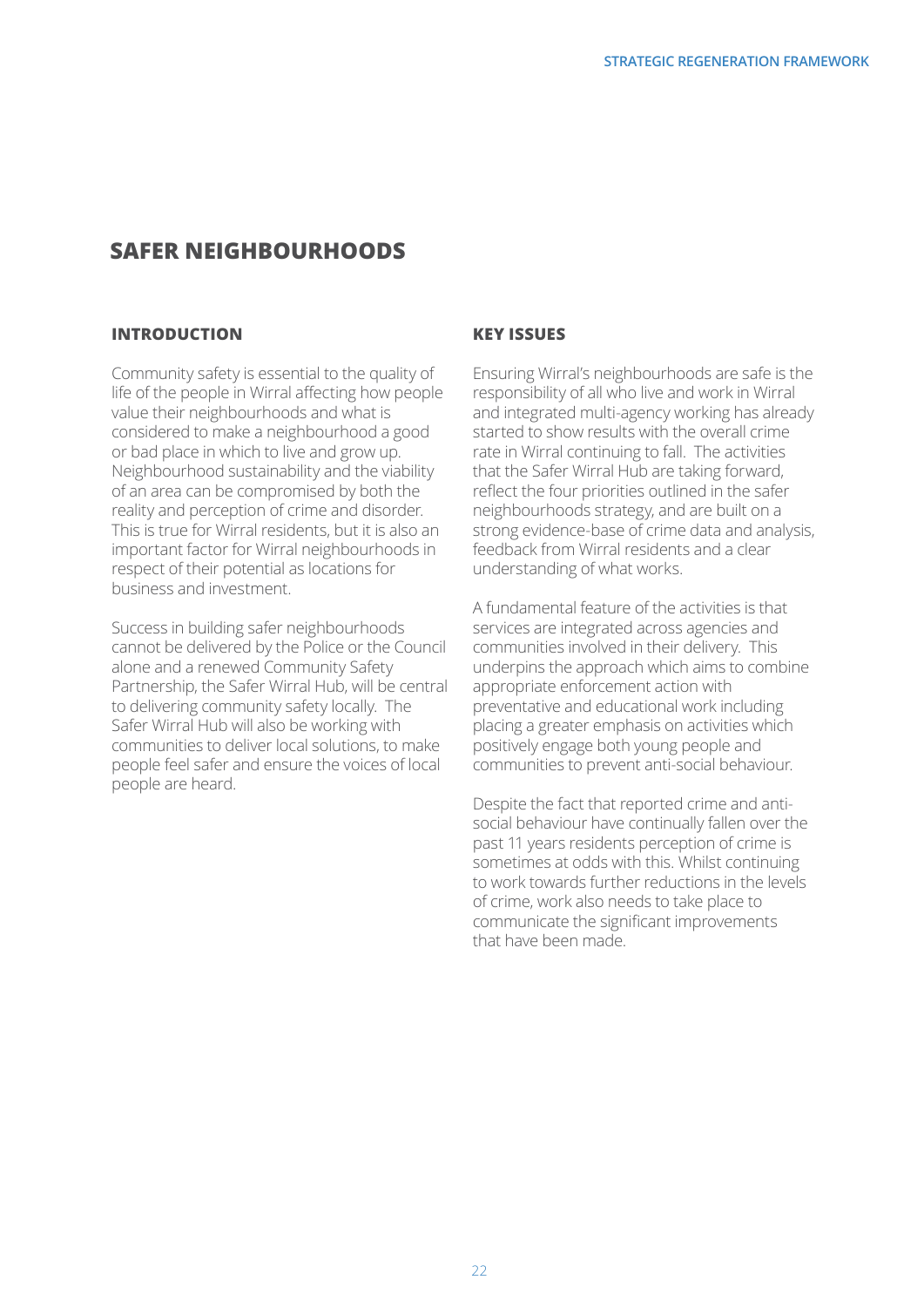#### **Ensuring Wirral's Neighbourhoods are Safe**

**This strategy** sets the direction for community safety in Wirral for the next few years and identifies the following strategic priorities:

- Build stronger and more confident communities where people feel safe
- Improve community safety by tackling the cause and impact of crime and anti-social behaviour
- Protect the most vulnerable people in our communities
- Deliver greater integration of all partner agencies to achieve a Safer Wirral

#### **Actions**

Introducing the website 'Merseynow' will enable residents and agencies to access information, including that relating to tackling anti-social behaviour. This provides the basis for encouraging businesses and the voluntary sector to become a part of the solution to tackle the causes of crime and anti-social behaviour.

We will build on the opportunities provided by the recently opened £6m 'Hive' project which is Wirral's first Youth Zone. There have been dramatic reductions in the levels of anti-social behaviour in similar locations across the country where such Zones have been created.

The establishment of the Safer Wirral Hub will join /up services, delivering improved results, making Wirral safer, our communities stronger and our places friendlier and more welcoming.

Targeted interventions will be delivered to raise awareness of hate crime, zero tolerance of domestic abuse and encourage people to report incidents of crime and /or anti-social behaviour. This will support strong and inclusive communities.

We are working across the Liverpool City Region Combined Authority to identify future opportunities for delivering services across that wider footprint.

We will have a greater focus on the quality, design and management of the built environment to reduce the level and perception of crime. This can be achieved through applying imaginative design solutions to schemes and developments.